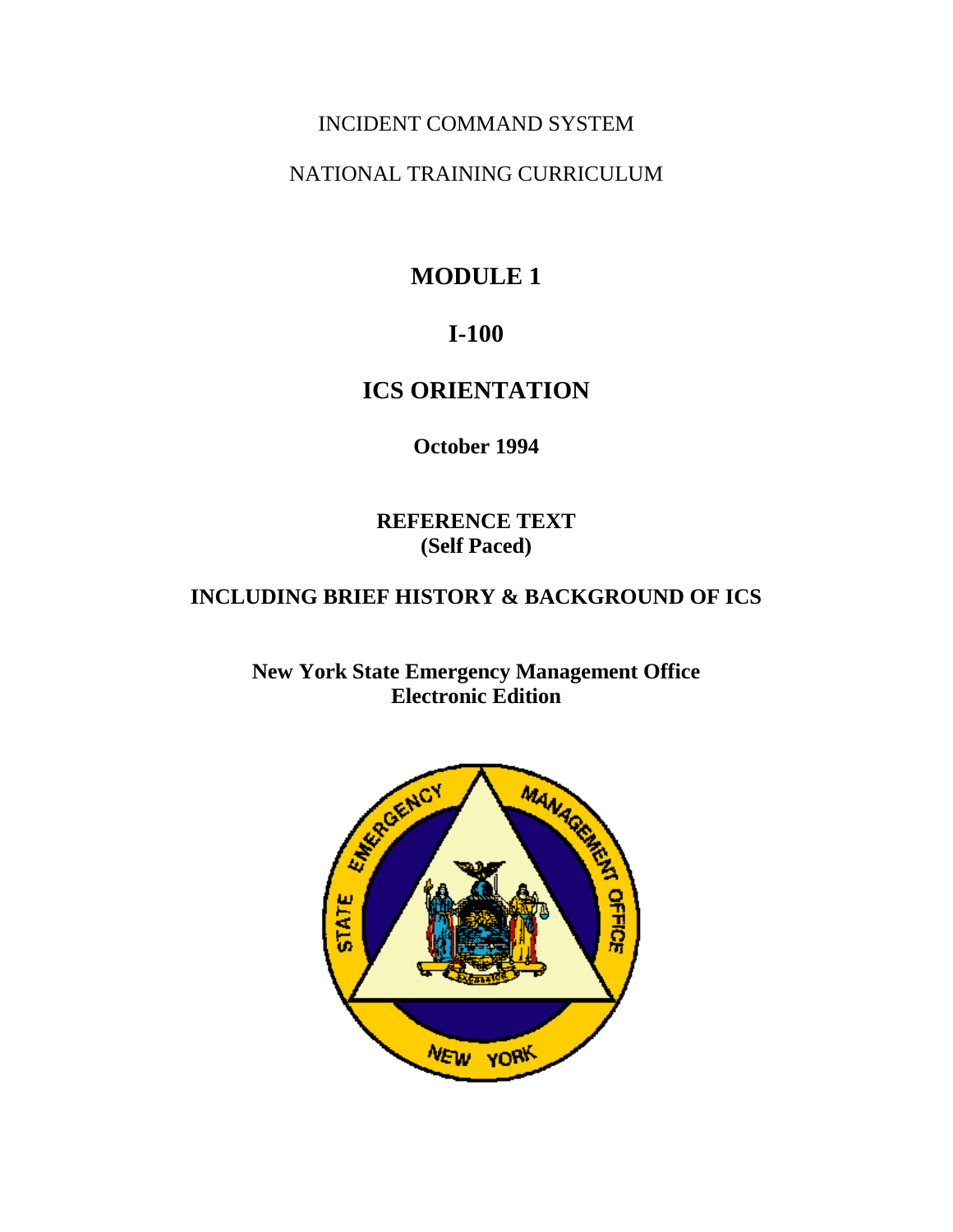## **HISTORY AND BACKGROUND OF ICS**

### **Need for a Common Incident Management System**

The complexity of incident management, coupled with the growing need for multi-agency and multi functional involvement on incidents, has increased the need for a single standard incident management system that can be used by all emergency response disciplines.

ICS provides an important framework from which all state agencies can work together. In any major incident many local, state and federal agencies may become involved. The challenge is to get the various agencies to work together in the most efficient and effective manner.

The principles of the Incident Command System will enable State and local emergency response agencies to utilize common terminology, span of control, organizational flexibility, personnel accountability, comprehensive resource management, unified command and incident action plans.

### **The Governor's Executive Order**

On March 5, 1996, Governor George Pataki signed Executive Order No. 26 establishing the National Interagency Incident Management - Incident Command System as the State standard command and control system that will be utilized during emergency operations. ICS is a management system that sets forth standardized procedures for managing personnel, communications, facilities, and resources.

### **[Click here for the Governor's Executive Order](http://www.nysemo.state.ny.us/ICS/exorder.htm)**

### **History of ICS Development**

ICS resulted from the obvious need for a new approach to the problem of managing rapidly moving wildfires in the early 1970s. At that time, emergency managers faced a number of problems.

- Too many people reporting to one supervisor.
- Different emergency response organizational structures.
- Lack of reliable incident information.
- Inadequate and incompatible communications.
- Lack of a structure for coordinated planning between agencies.
- Unclear lines of authority.
- Terminology differences between agencies.
- Unclear or unspecified incident objectives.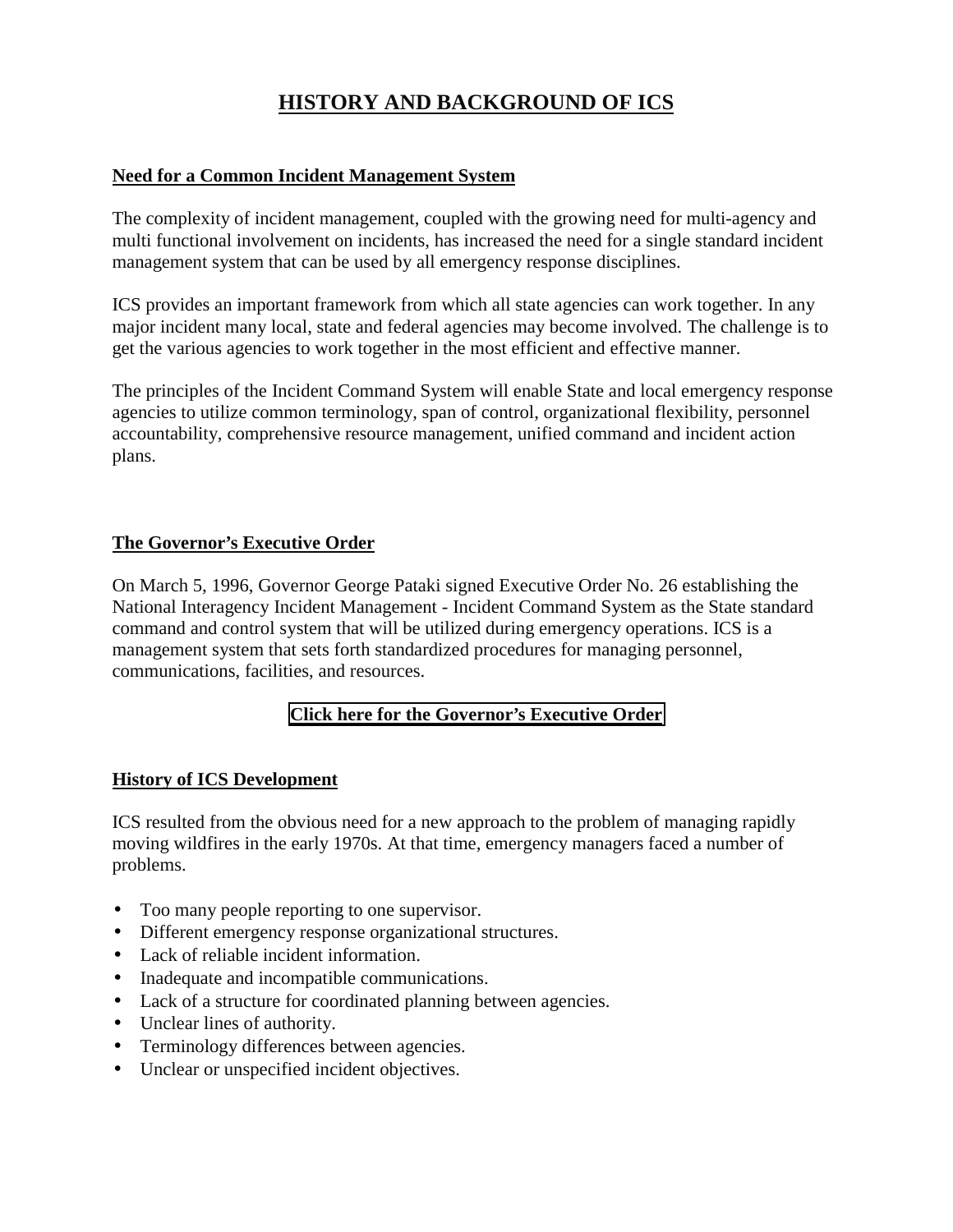Designating a standardized emergency management system to remedy the problems listed above took several years and extensive field testing. The Incident Command System was developed by an interagency task force working in a cooperative local, state, and federal interagency effort called FIRESCOPE (Firefighting Resources of California Organized for Potential Emergencies). Early in the development process, four essential requirements became clear:

1. The system must be organizationally flexible to meet the needs of incidents of any kind and size.

2. Agencies must be able to use the system on a day-to-day basis for routine situations as well as for major emergencies.

3. The system must be sufficiently standard to allow personnel from a variety of agencies and diverse geographic locations to rapidly meld into a common management structure.

4. The system must be cost effective.

Initial ICS applications were designed for responding to disastrous wildland fires. It is interesting to note that the characteristics of these wildland fire incidents are similar to those seen in many law enforcement, hazardous materials, and other kinds of situations.

They occur with no advance notice. They develop rapidly. Unchecked, they may grow in size or complexity. Personal risk for response personnel can be high. There are often several agencies with some on-scene responsibility. They can very easily become multi-jurisdictional. They often have high public and media visibility. Risk of life and property loss can be high. Cost of response is always a major concern.

ICS is now widely used throughout the United States by fire agencies, and is increasingly used for law enforcement, other public safety applications, and for emergency and event management.

### **Evolution of ICS**

ICS applications and users have steadily increased since the system's original development. In 1980, the ICS that was originally developed in California under the FIRESCOPE program made the transition into a national program called the National Interagency Incident Management System (NIIMS). At the time ICS became the backbone of a wider-based system for all federal agencies with wildland fire management responsibilities.

The following agencies and entities, among others, have endorsed the use of ICS:

Federal Emergency Management Agency (FEMA).

National Curriculum Advisory Committee on Incident Command Systems/Emergency Operations Management System recommends adoption of ICS as a multi hazard/all-agency system.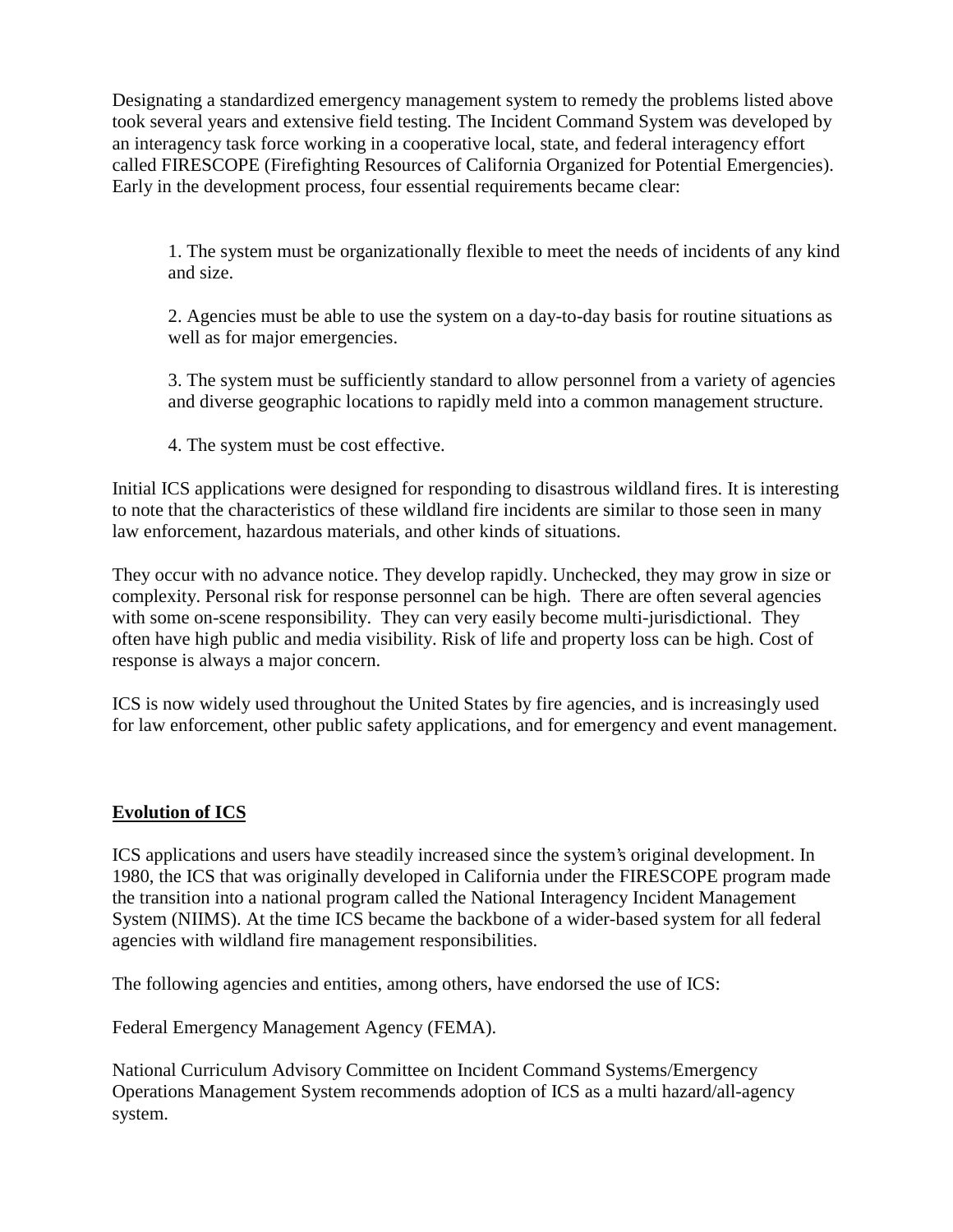FEMA's National Fire Academy (NFA) has adopted ICS as a model system for fire services.

FEMA's Urban Search and Rescue Response System, a component of the Federal Response Plan, uses ICS as its on site management structure.

NFPA Standard 1405 (Land-Based Firefighters who respond to marine vessel fires) was developed at the request of, and in cooperation with, the U.S. Coast Guard and calls for the use of ICS. The U.S. Coast Guard also is incorporating ICS basic structure and management principles into the National Response System used for oil and hazardous material pollution response.

The Occupational Safety and Health Administration (OSHA) requires that all governmental and private organizations that handle hazardous materials use ICS.

The National Fire Protection Association (NFPA) Standard 1500 states that all departments should establish written procedures for use of ICS.

Some states now require the use of an emergency management system based on ICS.

Environmental Protection Agency (EPA) rules require non-OSHA states to use ICS at hazardous materials incidents.

The National Wildfire Coordinating Group (NWCG) has formally adopted ICS for use by all federal and state wildfire management organizations.

### **Applications of the Incident Command System**

The Incident Command System has considerable flexibility. It can grow or shrink to meet different needs. This makes it a very cost-effective and efficient management system. The system can be applied to a wide variety of emergency and non-emergency situations. Listed below are some examples of these kinds of incidents and events that can use the Incident Command System:

Fires, HAZMAT, and multi-casualty incidents, multi-jurisdictional and multi-agency disasters, wide-area search and rescue missions, pest eradication programs, oil spill response and recovery incidents, single and multi-agency law enforcement incidents, air, rail, water, or ground transportation accidents, planned events; e.g., celebrations, parades, concerts, private sector emergency management programs, state or local major natural hazards manage.

### **ICS Organization**

Every incident or event has certain major management activities or actions that must be performed. Even if the event is small, and only one or two people are involved, these activities will still always apply to some degree.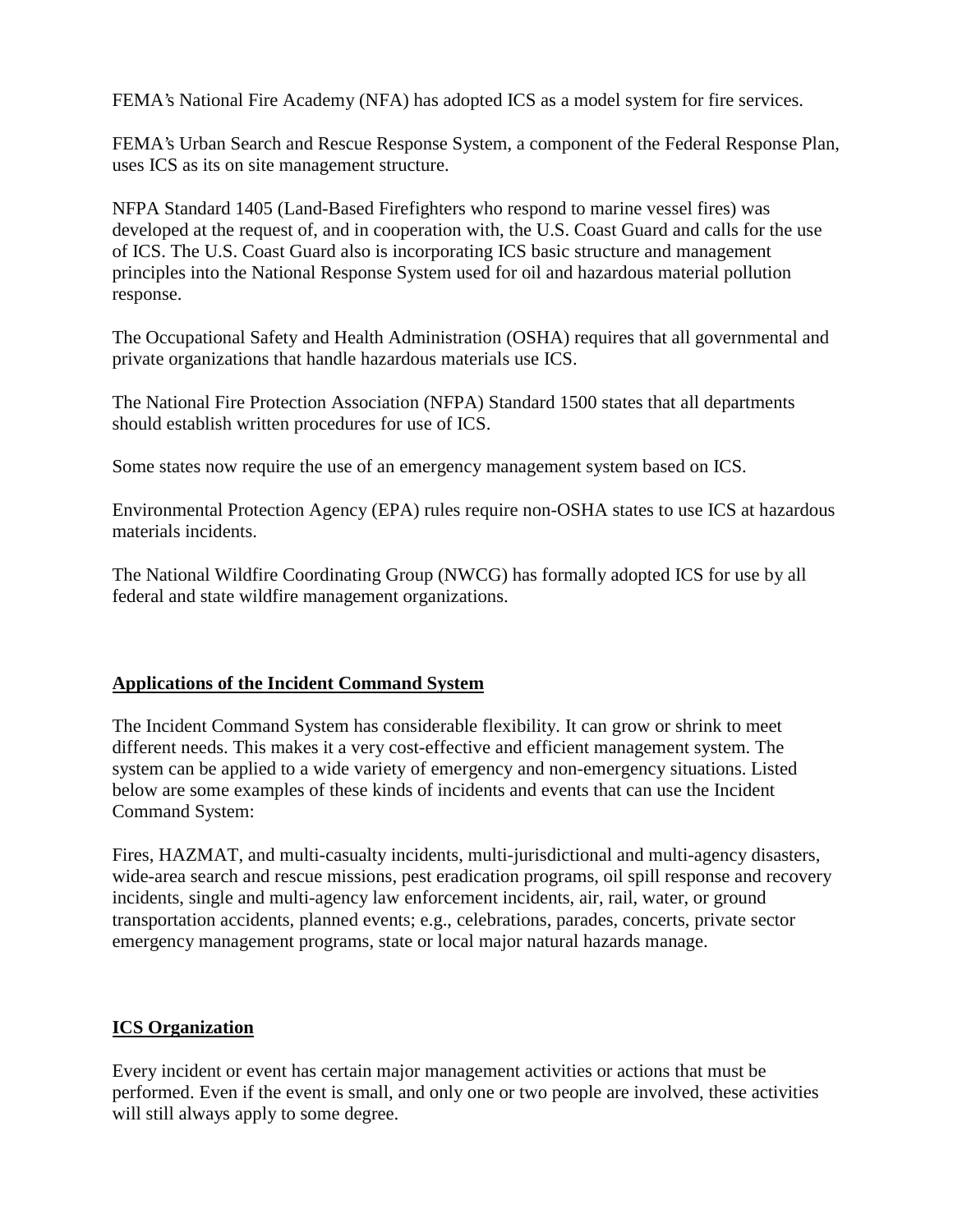The organization of the Incident Command System is built around five major management activities. They are:

| <b>COMMAND</b>                                                  |  |
|-----------------------------------------------------------------|--|
| Sets objectives and priorities                                  |  |
| Has overall responsibility at the incident or event             |  |
| <b>OPERATIONS</b>                                               |  |
| Conducts tactical operations to carry out the plan              |  |
| Develops the tactical objectives                                |  |
| Organization                                                    |  |
| Directs all resources                                           |  |
| <b>PLANNING</b>                                                 |  |
| Develops the action plan to accomplish the objectives           |  |
| Collects and evaluates information                              |  |
| Maintains resource status                                       |  |
| <b>LOGISTICS</b>                                                |  |
| Provides support to meet incident needs                         |  |
| Provides resources and all other services needed to support the |  |
| incident                                                        |  |
| <b>FINANCE/ADMINISTRATION</b>                                   |  |
| Monitors costs related to incident                              |  |
| Provides accounting Procurement Time recording Cost analyses    |  |

These five major management activities are the foundation upon which the ICS organization develops. They apply whether you are handling a routine emergency, organizing for a major event, or managing a major response to a disaster.

On small incidents, these major activities may be managed by one person, the Incident Commander (IC). Large incidents usually require that they be set up as separate Sections within the organization as shown below.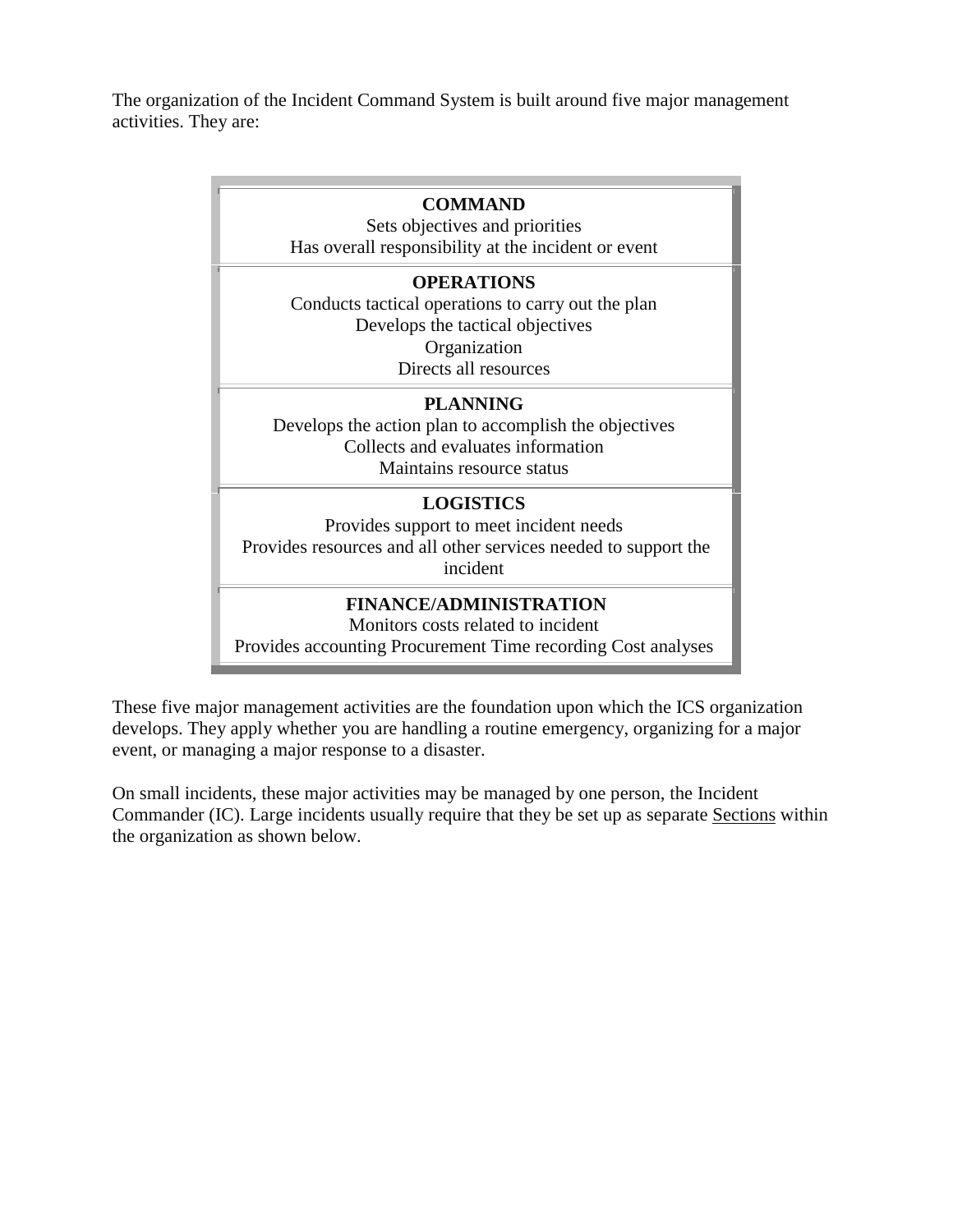

Each of the primary ICS Sections may be sub-divided as needed. The ICS organization has the capability to expand or contract to meet the needs of the incident.

A basic ICS operating guideline is that the person at the top of the organization is responsible until the authority is delegated to another person. Thus, on smaller situations where additional persons are not required, the Incident Commander will directly manage all aspects of the incident organization.

<End History & Background>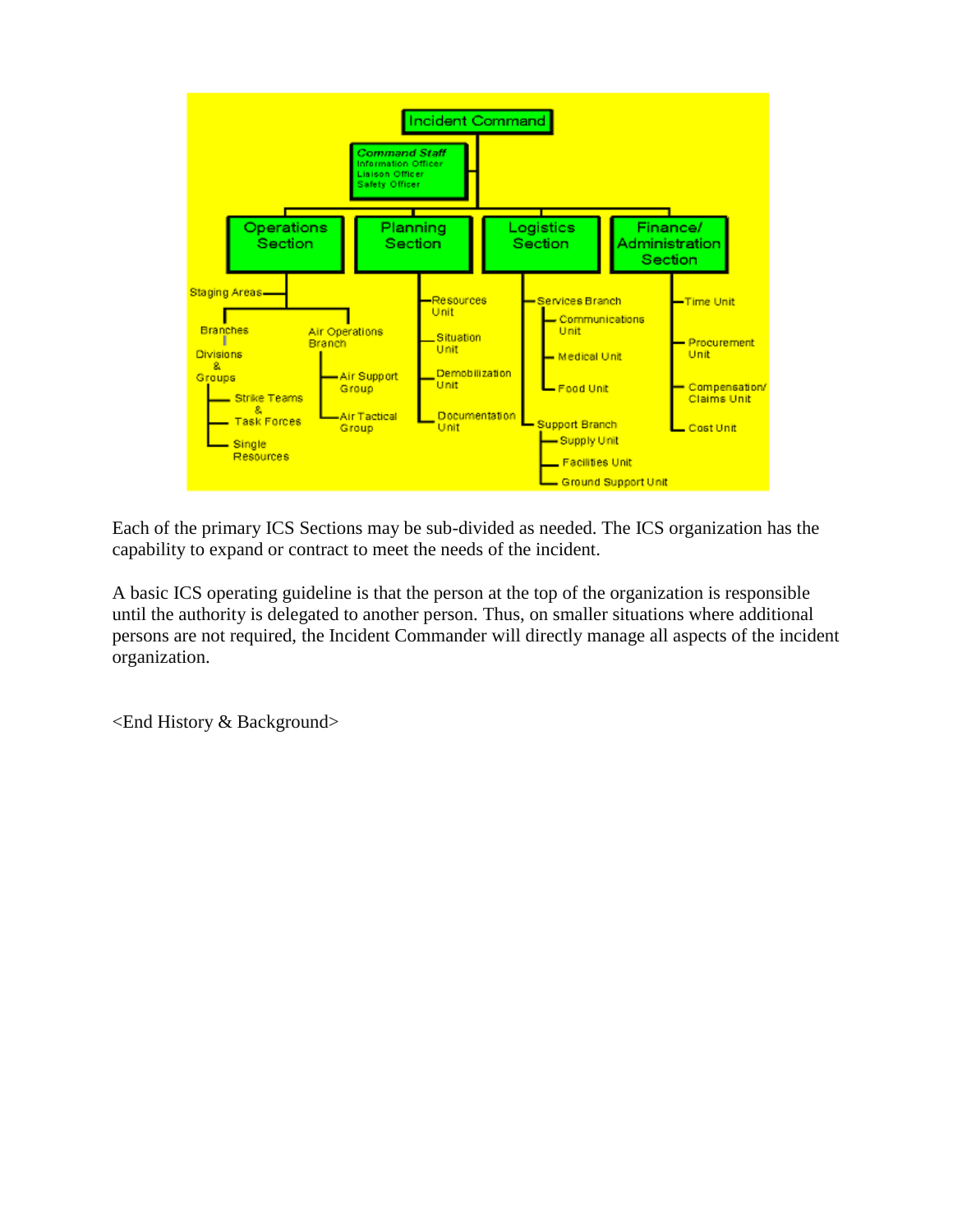# **PREFACE**

This module is one of seventeen modules which comprise the Incident Command System (ICS) National Training Curriculum. The entire curriculum has been developed by an interagency steering group and a contract consultant. The curriculum was sponsored by the National Wildfire Coordinating Group, and development was directed and supported by the National Interagency Fire Center, Division of Training. The Steering Group was represented by several application areas (Search & Rescue, Law Enforcement, Structural Fire, Wildfire, etc.) which guided the work of the contractor in the development of this package.

The Steering Group was:

 David P. Anderson – USDA, Forest Service Mike Colgan – Orange County Fire Department Dave Engle – USDI, Bureau of Land Management Dan Francis – California Department of Forestry Ken Mallette – New Jersey State Police Mike Munkres – USDI, Bureau of Land Management Gary Nelson – Los Angeles County Fire Department Bill Vargas – State of New Mexico Department of Public Safety

The Contract Consultant was:

 The Terence Haney Company Woodland Hills, California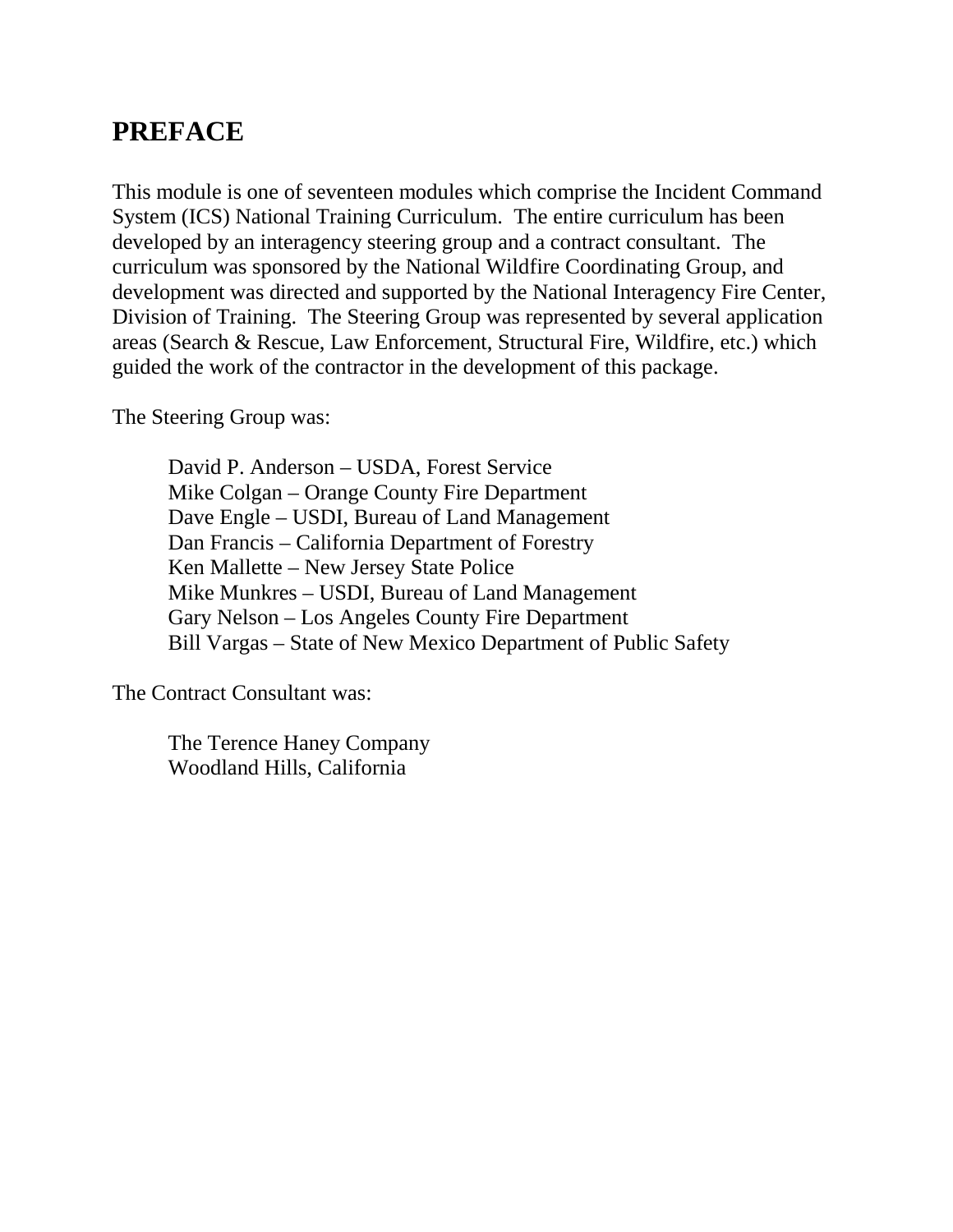### **NIIMS - ICS Orientation - Module 1 (I-100)**

The ICS Orientation can be used alone or as a pre-course study program for I-200 ICS Basic. Module 1 is intended as a self-paced module, followed by a multiple choice test, included at the end of the module.

\_\_\_\_\_\_\_\_\_\_\_\_\_\_\_\_\_\_\_\_\_\_\_\_\_\_\_\_\_\_\_\_\_\_\_\_\_\_\_\_\_\_\_\_\_\_\_\_\_\_\_\_\_\_\_\_\_\_\_\_\_\_\_\_\_\_\_\_\_\_\_\_

### **STUDENT INFORMATION**

### **INTRODUCTION TO REFERENCE TEXT**

ICS Orientation is designed to help you learn the principles of the Incident Command System and to briefly acquaint you with the basic ICS structure and terminology.

The majority of the reference text is to be used as a note-taking guide, but other practical information and exercises are included that replicate situations you may encounter in any incident. Many are applicable in planning and conducting planned events as well.

To measure how well you received and retained this information, there will be a final examination covering all the course material.

We hope you will have a good learning experience which helps you accomplish your job more effectively.

### **COURSE DESCRIPTION**

ICS Orientation is intended for personnel assigned to an incident or event who have a minimum requirement for understanding ICS. This module reviews the ICS organization, basic terminology, and common responsibilities. It will provide enough information about the Incident Command System to enable you to work in a support role at an incident or event, or to work in a support role at an incident from an off-site location.

This module may also be used as a pre-course study program by personnel who will be continuing their training with additional modules.

### **TARGET AUDIENCE**

This is an orientation for an entry-level personnel assisting at an incident or event, persons working in support roles, and off-incident personnel who require a minimum of ICS orientation.

### **SUGGESTED PREREQUISITE MODULES**

This is the first of seventeen modules of the ICS National Training Curriculum. No prerequisites are necessary. There are other ICS National Training Curriculum materials which will help you understand this course material more easily. You may wish to obtain copies of the following documents: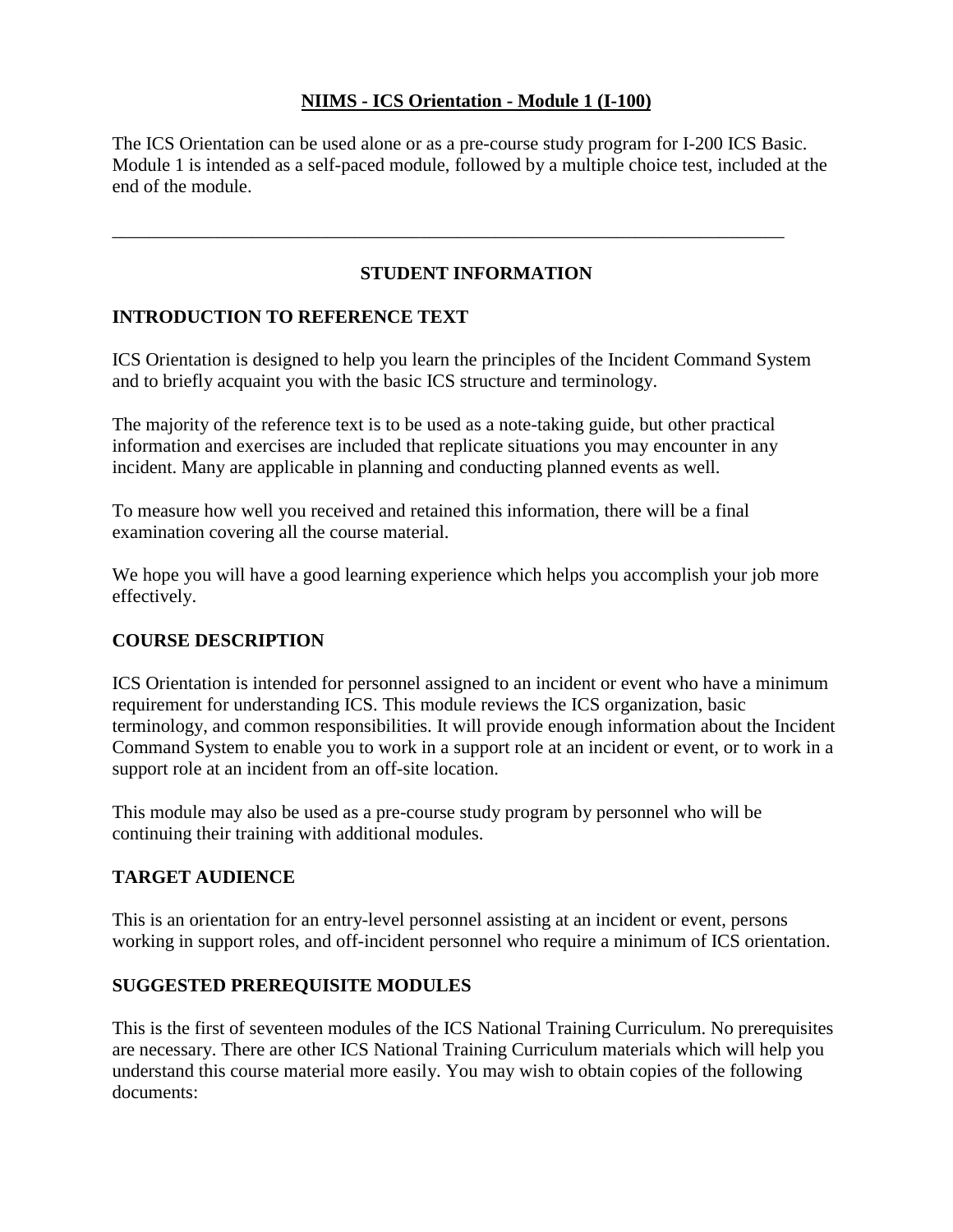ICS Development Paper ICS Glossary ICS Forms Manual ICS Position Description & Responsibilities

Contact the person assigned to administer and assist you with completing this self paced instruction for help in acquiring copies of the documents listed above.

### **INSTRUCTIONAL OBJECTIVES**

At the conclusion of this self-study module, you should be able to do the following:

1. List the five major organizational activities within the Incident Command System and explain their primary functions.

2. Give the titles, and explain the duties of Command and General Staff members.

3. Match organizational units to appropriate Operations, Planning, Logistics, or Finance Sections.

4. Match supervisory titles with appropriate levels within the organization.

5. Describe the terms used to name major incident facilities, and state the function of each.

6. Describe what an Incident Action Plan is and how it is used at an incident.

7. Describe how span of control functions within the incident organization and in use of resources.

8. Describe the common responsibilities (general instructions) associated with incident or event assignments.

9. Describe several applications for the use of ICS.

### **DELIVERY METHOD**

This module is self paced.

### **TESTING**

For successful completion of this course, you must receive a minimum of 70% average score on the final exam.

A self-study examination is located at the back of the module.

### **DURATION**

This module can be completed in two-to-four- hours of self-paced study time.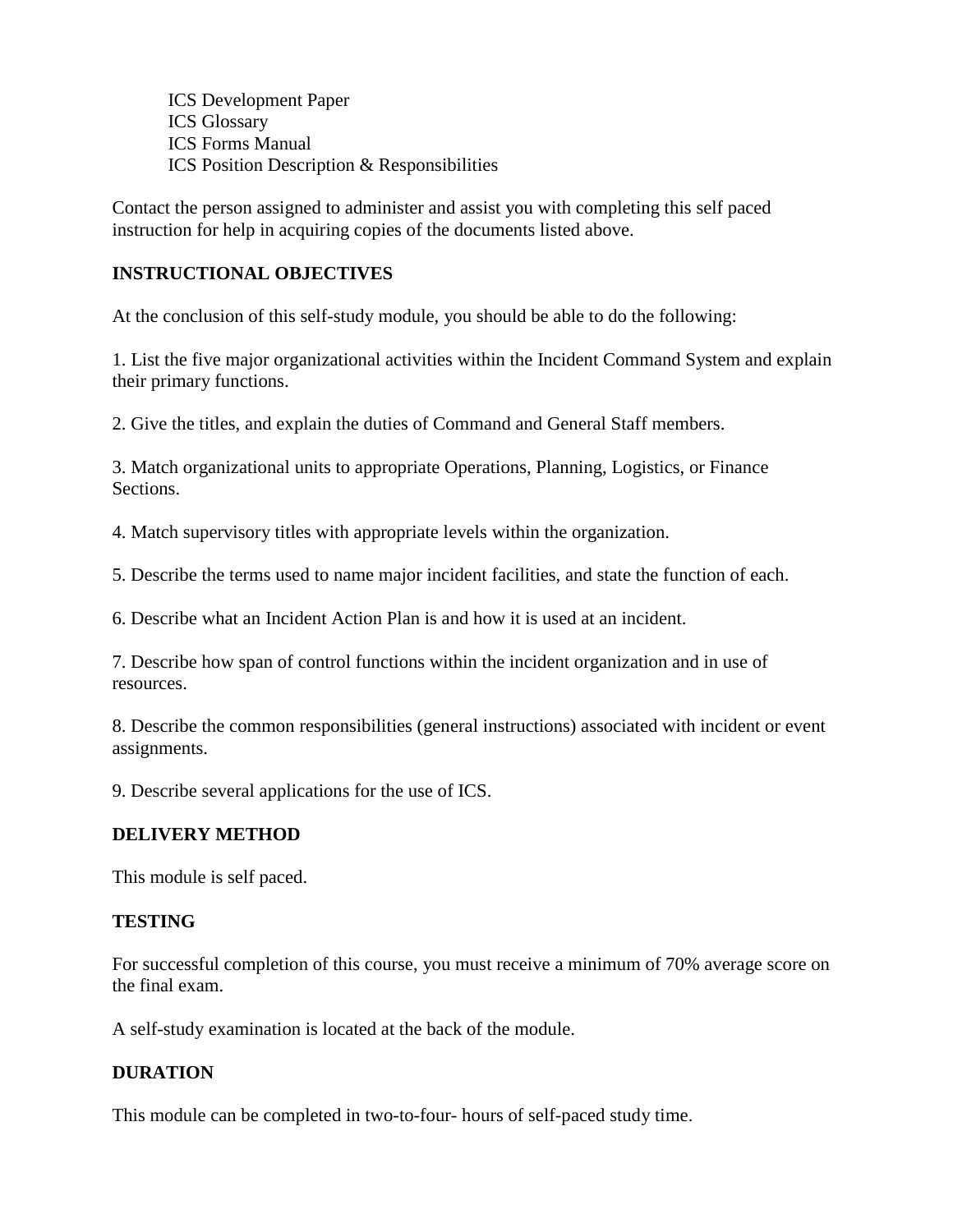### **EVALUATION**

An evaluation summary questionnaire is included in Appendix A. It is to be completed and returned to the person assigned to administer and assist you with the completion of the course.

\_\_\_\_\_\_\_\_\_\_\_\_\_\_\_\_\_\_\_\_\_\_\_\_\_\_\_\_\_\_\_\_\_\_\_\_\_\_\_\_\_\_\_\_\_\_\_\_\_\_\_\_\_\_\_\_\_\_\_\_\_\_\_\_\_\_\_\_\_\_\_\_\_\_\_\_\_\_



*Incident Command System Organization (Figure 1-1)* \_\_\_\_\_\_\_\_\_\_\_\_\_\_\_\_\_\_\_\_\_\_\_\_\_\_\_\_\_\_\_\_\_\_\_\_\_\_\_\_\_\_\_\_\_\_\_\_\_\_\_\_\_\_\_\_\_\_\_\_\_\_\_\_\_\_\_\_\_\_\_\_\_\_\_\_\_\_

### **ICS ORIENTATION**

#### I. Introduction

The Incident Command System is used to manage an emergency incident or a non-emergency event. It can be used equally well for both small and large situations.

The system has considerable internal flexibility. It can grow or shrink to meet different needs. This makes it a very cost-effective and efficient management system. The system can be applied to a wide variety of emergency and non-emergency situations. Listed below are some examples of the kinds of incidents and events that can use the ICS:

#### Applications of the Incident Command System

Fires, HAZMAT, and multi casualty incidents Multi jurisdictional and multi-agency disasters Wide-area search and rescue missions Pest eradication programs Oil spill response and recovery incidents Single and multi-agency law enforcement incidents Air, rail, water, or ground transportation accidents Planned events; e.g., celebrations, parades, concerts Private sector emergency management programs State or local major natural hazards management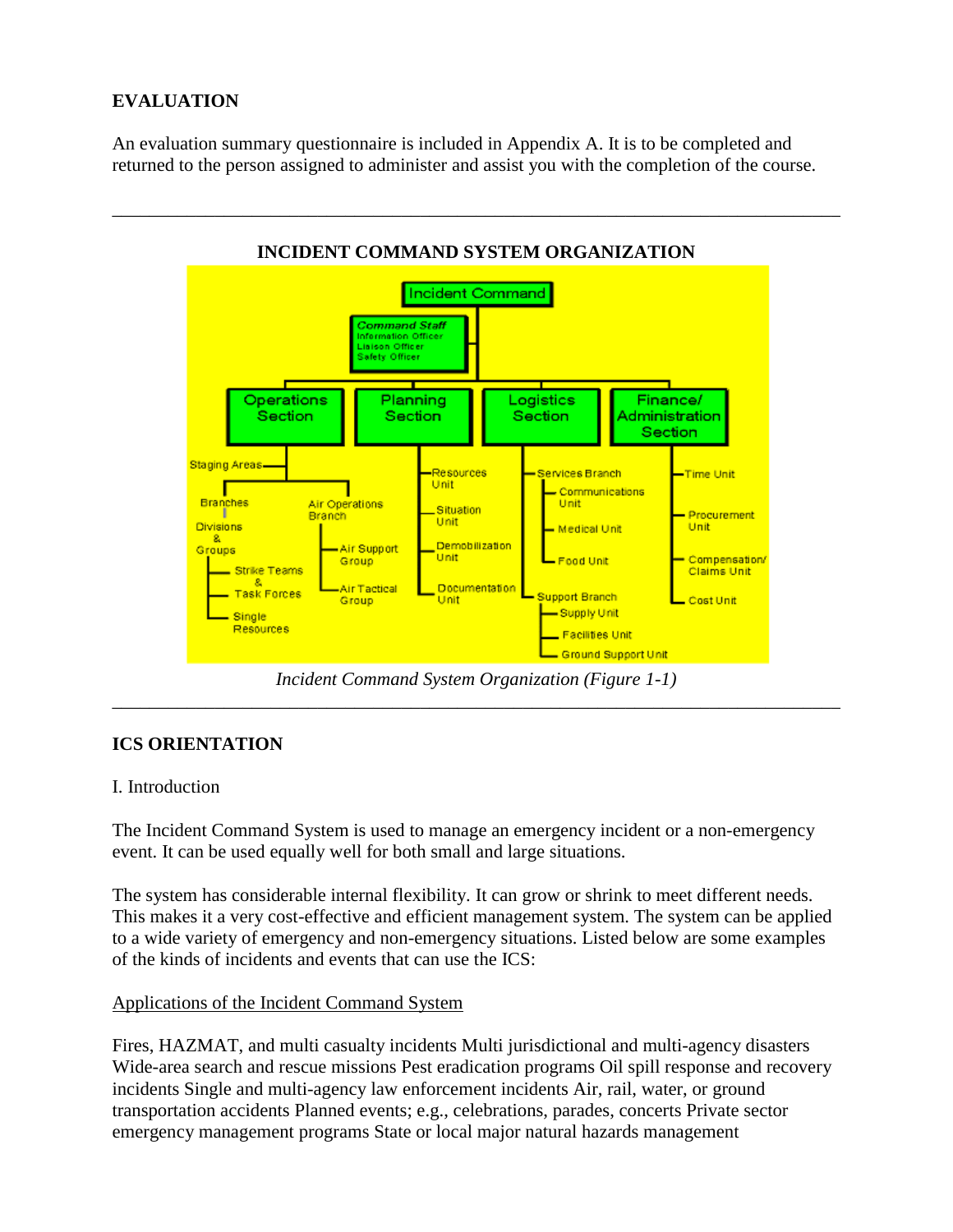ICS has a number of features which will be covered in this module. Major area to be covered include:

ICS Organization Incident Facilities The Incident Action Plan Span of Control Common Responsibilities Applications

#### II. ICS Organization

Every incident or event has certain major management activities or actions that must be performed. Even if the event is small, and only one or two people are involved, these activities will still always apply to some degree.

The organization of the Incident Command System is built around five major management activities. These are depicted in Figure 1-2.

#### **COMMAND**

Sets objectives and priorities Has overall responsibility at the incident or event

#### **OPERATIONS**

Conducts tactical operations to carry out the plan Develops the tactical objectives Organization Directs all resources

#### **PLANNING**

Develops the action plan to accomplish the objectives Collects and evaluates information Maintains resource status

#### **LOGISTICS**

Provides support to meet incident needs Provides resources and all other services needed to support the incident

#### **FINANCE/ADMINISTRATION**

Monitors costs related to incident Provides accounting Procurement Time recording Cost analyses

*Incident Command System Major Activities (Figure 1-2)*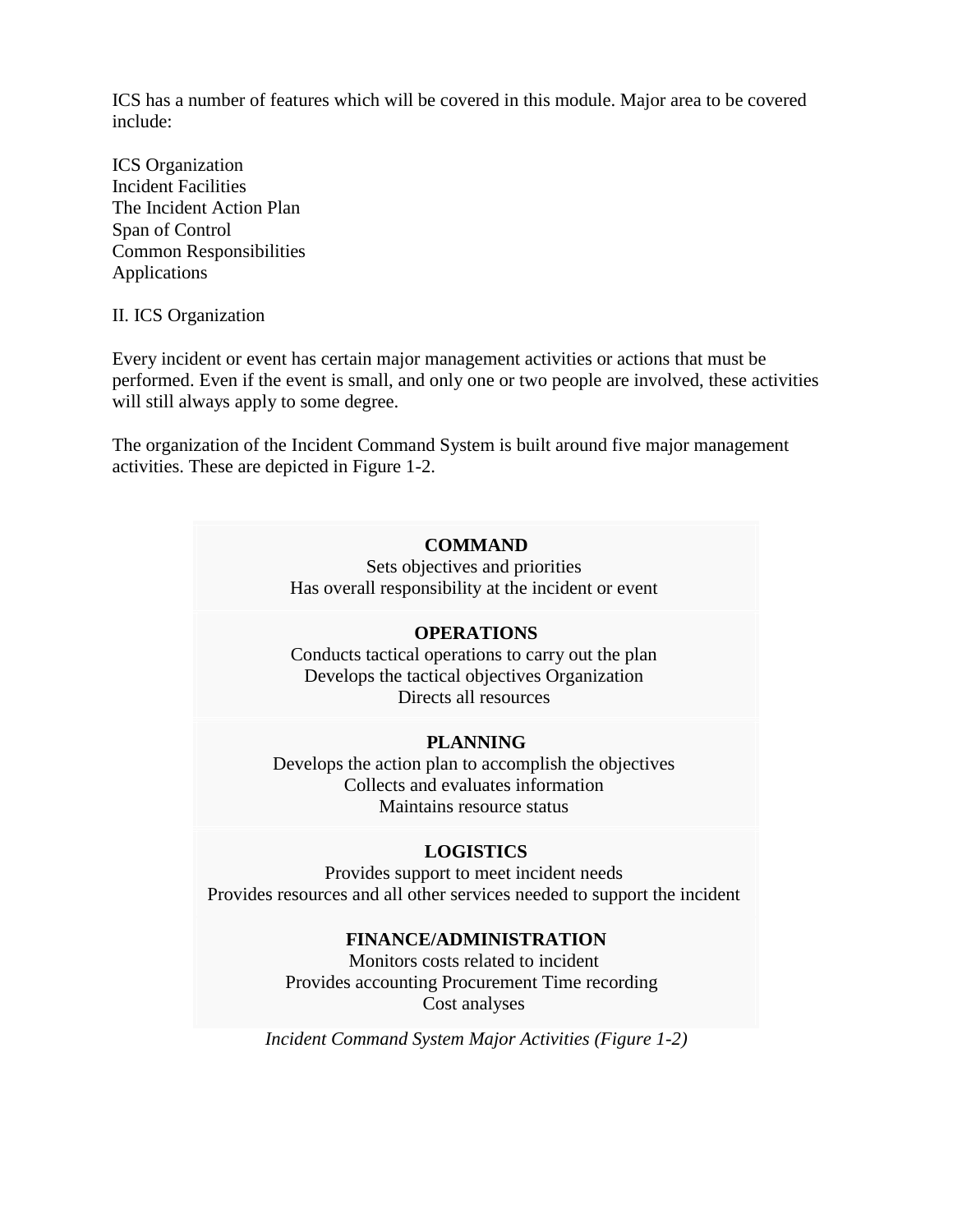These five major management activities are the foundation upon which the ICS organization develops. They apply whether you are handling a routine emergency, organizing for a major event, or managing a major response to a disaster.

On small incidents, these major activities may be managed by one person, the Incident Commander (IC). Large incidents usually require that they be set up as separate Sections within the organization as shown in Figure 1-3 below.



*ICS Sections (Figure 1-3)*

Each of the primary ICS Sections may be sub-divided as needed. The ICS organization has the capability to expand or contract to meet the needs of the incident.

A basic ICS operating guideline is that the person at the top of the organization is responsible until the authority is delegated to another person. Thus, on smaller situations where additional persons are not required, the Incident Commander will directly manage all aspects of the incident organization.

Now we will look at each of the major functional entities of the ICS organization starting with the Incident Commander and the Command Staff.

A. Incident Commander and the Command Staff

### **Incident Commander**

The Incident Commander is the person in charge at the incident, and must be fully qualified to manage the incident. As incidents grow in size or become more complex, a more highly qualified Incident Commander may be assigned by the responsible jurisdiction or agency. The Incident Commander may have one or more deputies from the same agency or from other agencies or jurisdictions. Deputies must always be as qualified as the person for whom they work.

The Incident Commander may assign personnel for both a Command Staff and a General Staff. The Command Staff provides Information, Safety, and Liaison services for the entire organization. The General Staff are assigned major functional authority for Operations, Planning, Logistics, and Finance/Administration.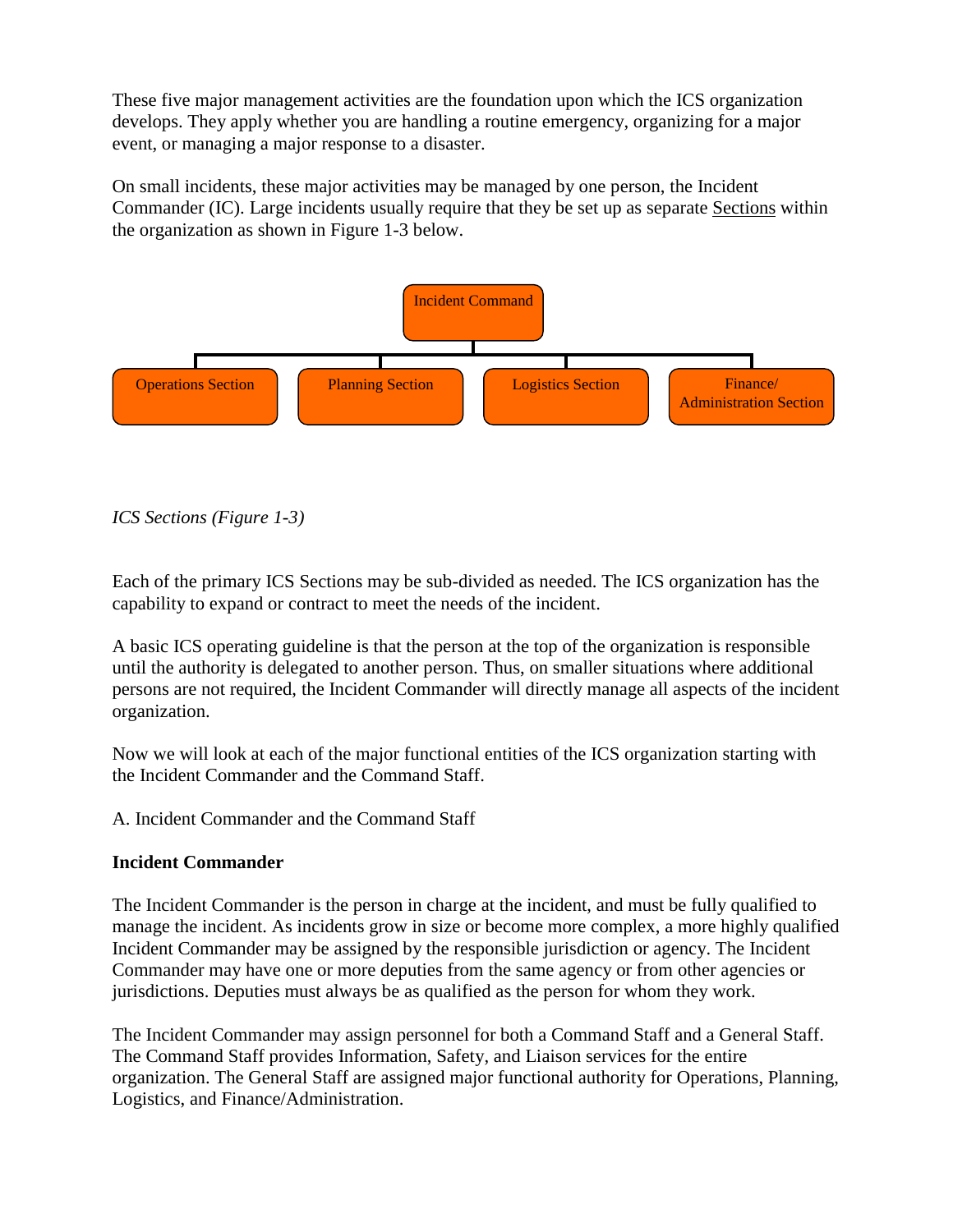Initially, assigning tactical resources and overseeing operations will be under the direct supervision of the Incident Commander. As incidents grow, the Incident Commander may delegate authority for performance of certain activities to others as required.

Taking over command at an incident always requires that there be a full briefing for the incoming Incident Commander, and notification that a change in command is taking place.

### **Command Staff**

In addition to the primary incident response activities of Operations, Planning, Logistics, and Finance/Administration, the Incident Commander has responsibilities for several other important services. Depending on the size and type of an incident or event, it may be necessary to designate personnel to handle these additional activities.

Persons filling these positions are designated as the Command Staff and are called Officers. The Command Staff is shown in Figure 1-4. There is only one Command Staff position for each of the functions. The Command Staff does not have deputies. However, each of these positions may have one or more assistants if necessary. On large incidents or events, it is not uncommon to see several assistants working under Command Staff Officers.



### *ICS Command Staff (Figure 1-4)*

**Information Officer** - The Information Officer will be the point of contact for the media, or other organizations seeking information directly from the incident or event. Although several agencies may assign personnel to an incident or event as Information Officers, there will only be one Incident Information Officer. Others will serve as assistance.

**Safety Officer** - This individual monitors safety conditions and develops measures for assuring the safety of all assigned personnel.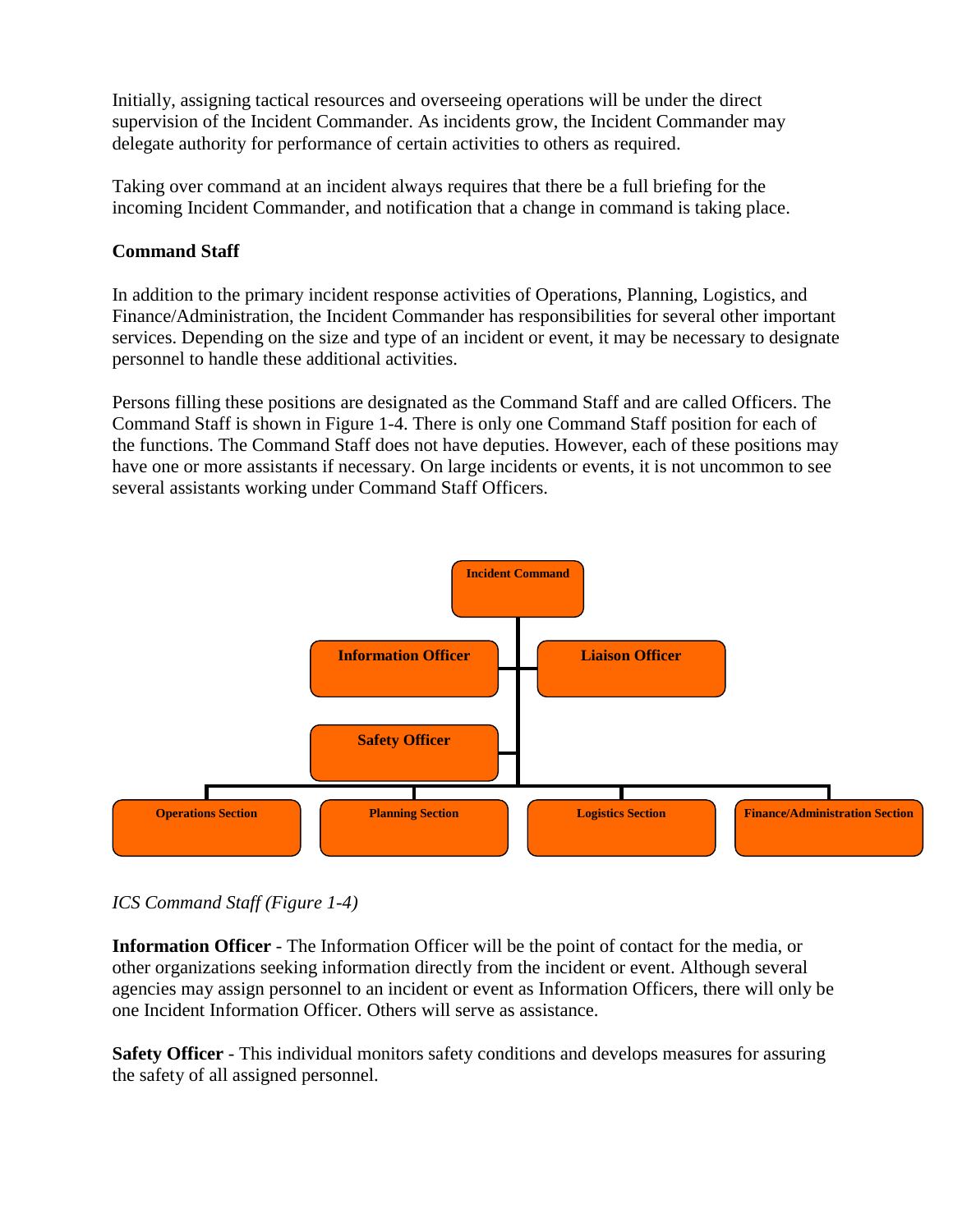**Liaison Officer** - On large incidents or events, representatives from other agencies (usually called Agency Representatives) may be assigned to the incident to coordinate their agency's involvement. The Liaison Officer will be their primary contact.

### B. The General Staff

The people who perform the four major activities of Operations, Logistics, Planning, and Finance/Administration are designated as the General Staff.



### *ICS General Staff (Figure 1-5)*

Each of the General Staff may have a deputy, or more than one if necessary. The role of the deputy position is flexible. The deputy can work with the primary position, work in relief capacity, or be assigned tasks. Deputies should always be as qualified as the person for whom they work.

In large events, especially where multiple agencies or jurisdictions are involved, the use of deputies from other agencies can greatly increase interagency coordination.

At the Section level, the person in charge will be designed as a Chief. For example, in the Logistics Section, the person in charge will always be called the Logistics Section Chief.

Within the ICS organization, there are a number of organizational elements which can be activated as necessary. Each of the major Sections has the ability to expand internally to meet the needs of the situation.

Let's start with the Operations Section of the ICS organization.

#### 1. Operations Section

The Incident Commander will determine the need for a separate Operations Section at an incident or event. Until Operations is established as a separate Section, the IC will have direct control tactical resources.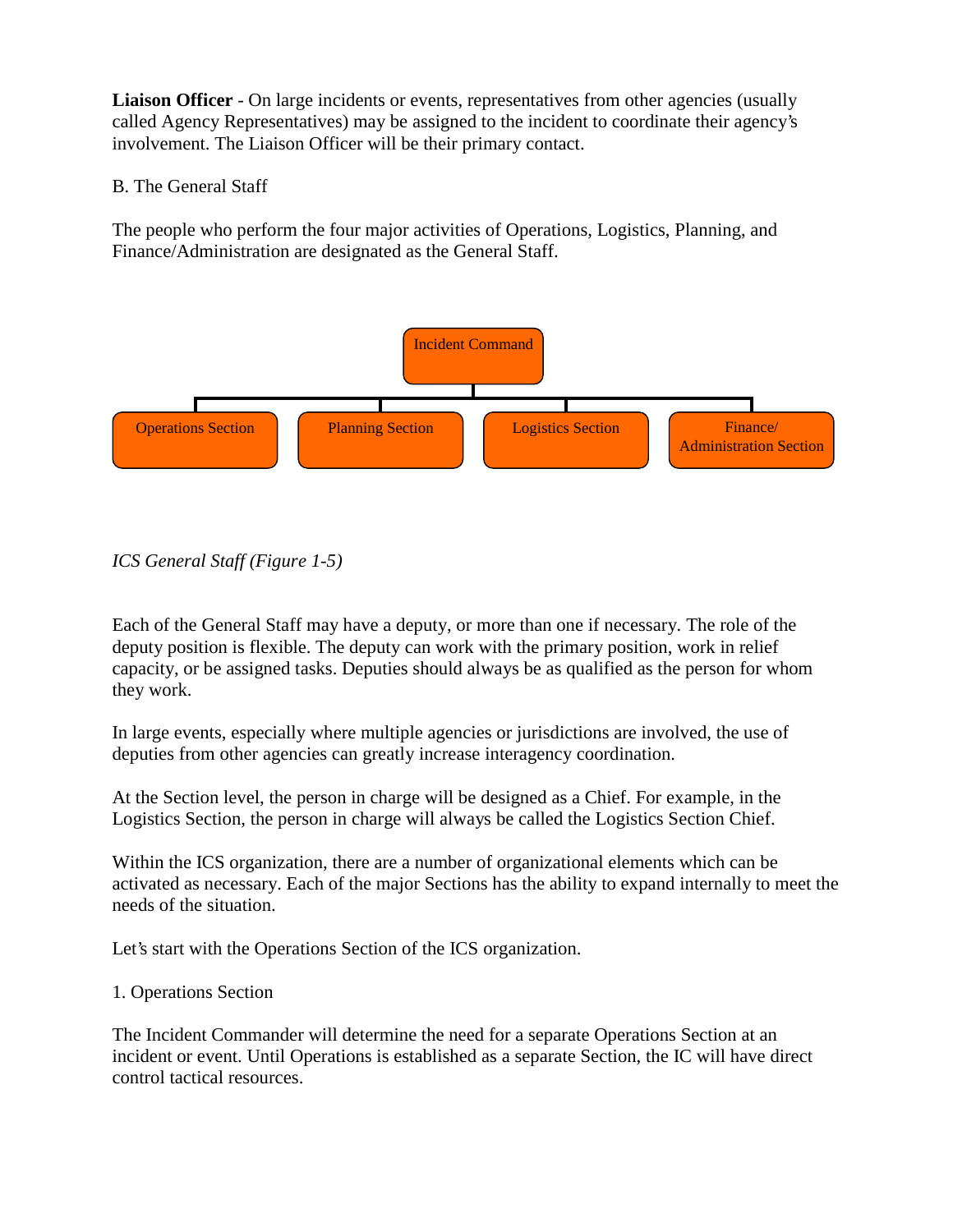When activating an Operations Section, the IC will assign an individual as the Operations Section Chief. The Operations Section Chief will develop and manage the Operations Section to accomplish the incident objectives.

There is only one Operations Section Chief for each operational period. That person is normally (but not always) from the jurisdiction or agency which has the greatest involvement either in terms of resources assigned or area of concern. The Operations Section Chief may have deputies from the same agency, or from other agencies or jurisdictions. Using deputies from other agencies often helps in the coordination of actions.

Within the Operations Section, two additional levels of organization can be used as necessary. These are Division and/or Groups, and Branches.

### **Divisions**

The Operations organization usually develops from the bottom up. This is due to the need to expand supervision as more and more resources are applied. For example, the Incident Commander or the Operations Section Chief of an incident may initially work with only a few single resources. The is shown in Figure 1-6.



### *Single Resources in Operations (Figure 1-6)*

As more resources are added to the incident, another layer of organization may be needed within the Operations Section to maintain proper span of control. Normally, this will be done at the Division or Group level as shown in Figure 1-7.



*Example of Two Divisions Within Operations Section (Figure 1-7)*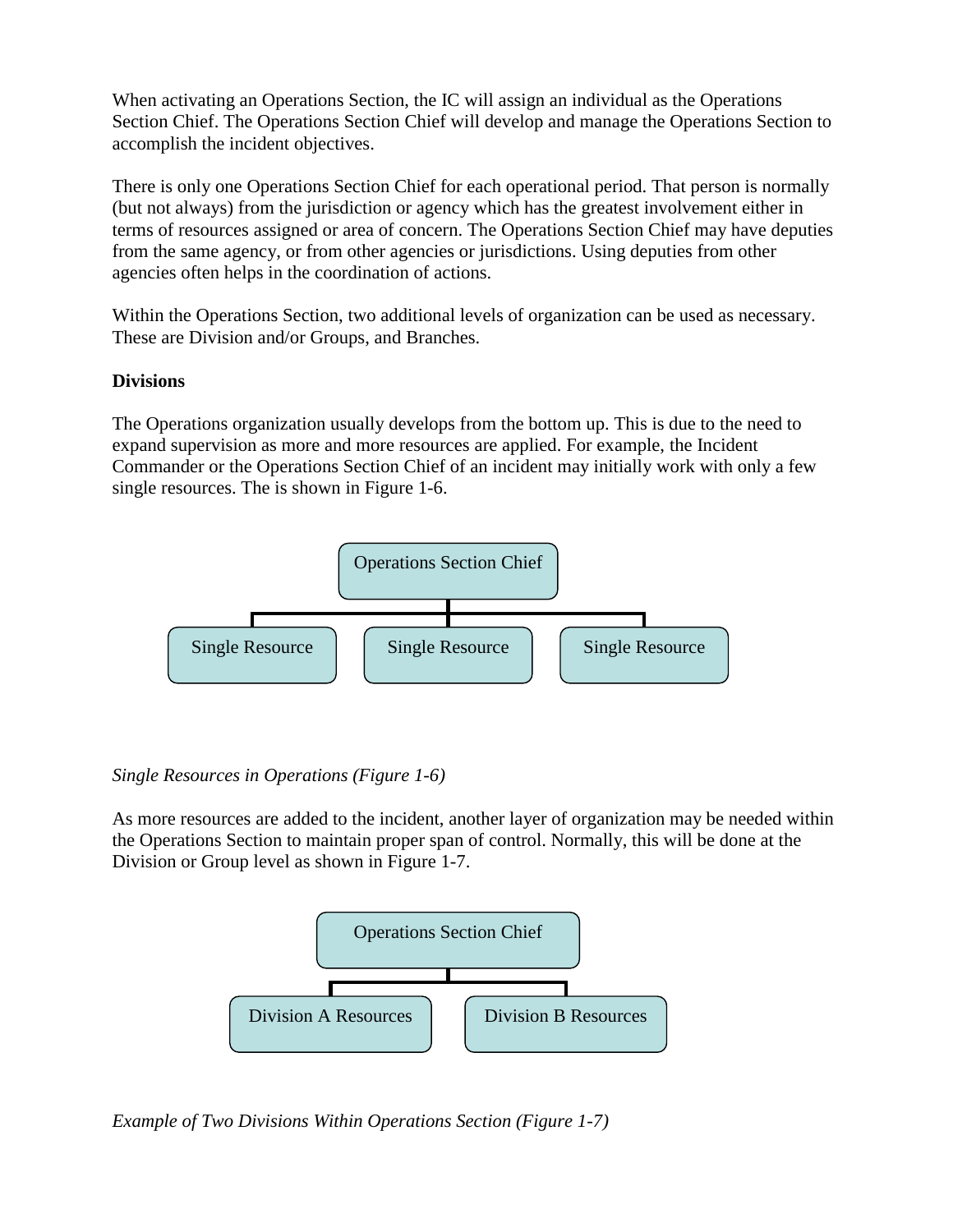The goal is to keep the organization as simple and as streamlined as possible, and not to overextend the span of control.

A Division is established to divide an incident geographically. How that will be done will be determined by the needs of the incident. Divisions covering an area on the ground are usually labeled by the letters of the alphabet. Within a building, divisions are often designated by floor numbers. The important thing to remember about ICS divisions is that they describe some geographical area related to incident operations.

### **Groups**

Groups are established to described functional areas of operation. The kind of group to be established will be determined by the needs of an incident. For example, in an earthquake incident with widespread structural damage, search and rescue activity would be organized geographically, using divisions.

A specialized resource team, using dogs or electronic equipment in an earthquake, or salvage group in a maritime incident ma be designated as functional groups. Groups will work wherever they are needed, and will not be designated to any single division.

Divisions and Groups can be used together on an incident. Divisions and Groups are equal level in the organization. One does not supervise the other. When a functional group is working within a division on a special assignment, division and group supervisors must closely coordinate their activities. Division and group supervisors always report to the Incident Commander unless the Operations Section Chief and/or Branch Director positions have been established. Deputies are not used at the Division and Group level.

### **Branches**

On some incidents, it may be necessary to establish another level of organization within the Operations Section called Branches.

There are generally three reasons to use Branches on an incident or an event.

Span of Control - If the number of Divisions and Groups exceeds the recommended Span of Control, another level of management is necessary. Span of Control will be discussed in more detail later in this module.

Need for a Functional Branch Structure - Some kinds of incidents have multiple disciplines involved, e.g., police, fire, search and rescue, and medical, that may create the need to set up incident operations around a functional branch structure.

Multi jurisdictional Incidents - In some incidents it may be better to organize the incident around jurisdictional lines. In these situations, Branches may be set up to reflect differences in the agencies involved. For example, in flooding, earthquake, or wildfire incidents, federal, county, and city property all could be simultaneously affected. One way of organizing operations in these kinds of incidents is to designate a separate Branch for each of the agencies involved.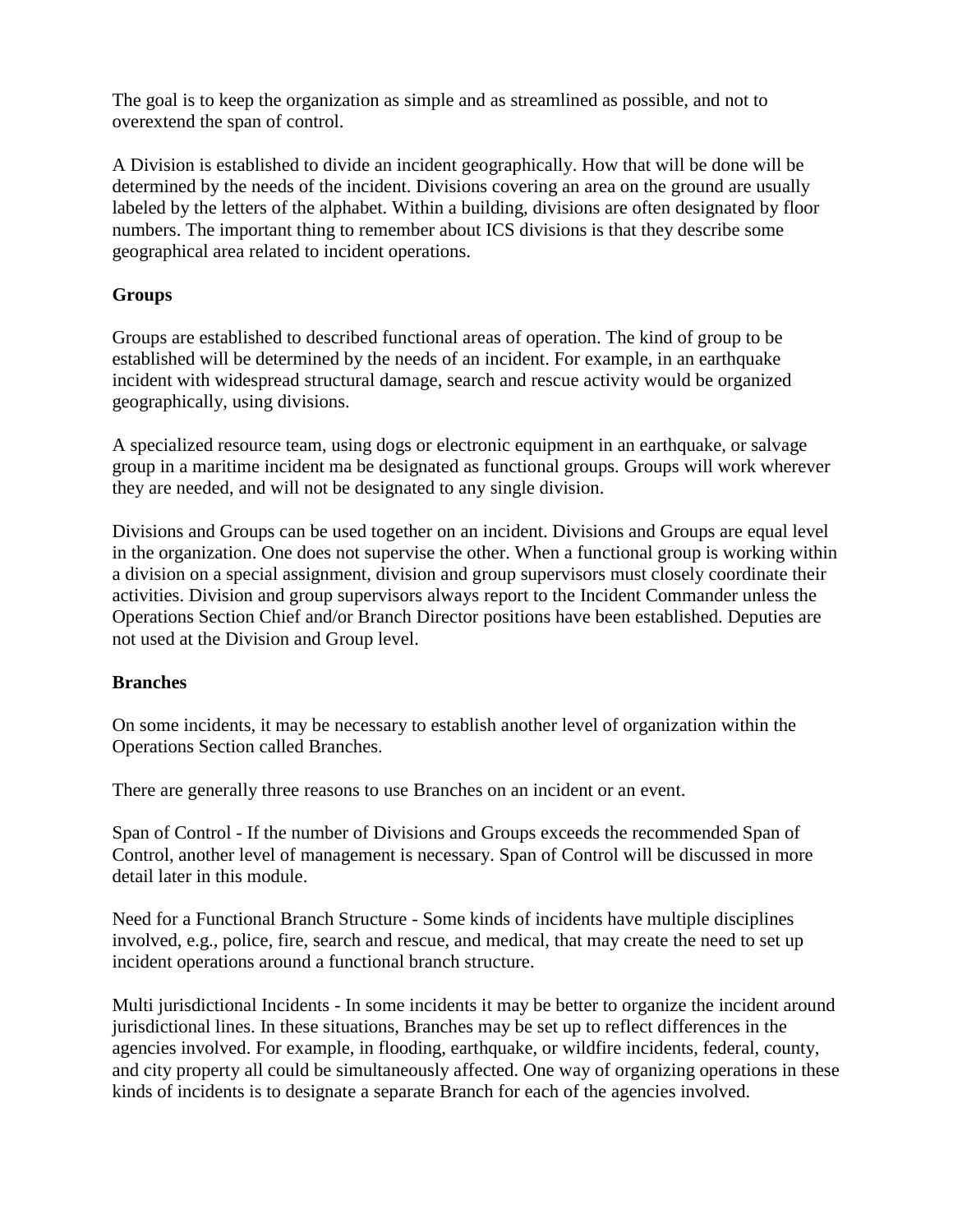Various kinds of Branch alignments are shown in Figure 1-8 below.



### **Options for Establishing Branches Within ICS (Figure 1-8)**

Each branch that is activated will have a Branch Director. Deputies may be used at the Branch level.

There ate two other parts of the Operations Section that you may need to understand.

### **Air Operations**

If established separately at an incident, Air Operations will be activated at the Branch level within the Operations Section. Usually this done on incidents which may have complex needs for the use of aircraft in both tactical and logistical operations.

### **Staging Areas**

Staging Areas may be established wherever necessary to temporarily locate resources awaiting assignment. Staging Area and the resources within them will always be under the control of the Operations Section Chief. Staging Areas will be discussed later under incident facilities.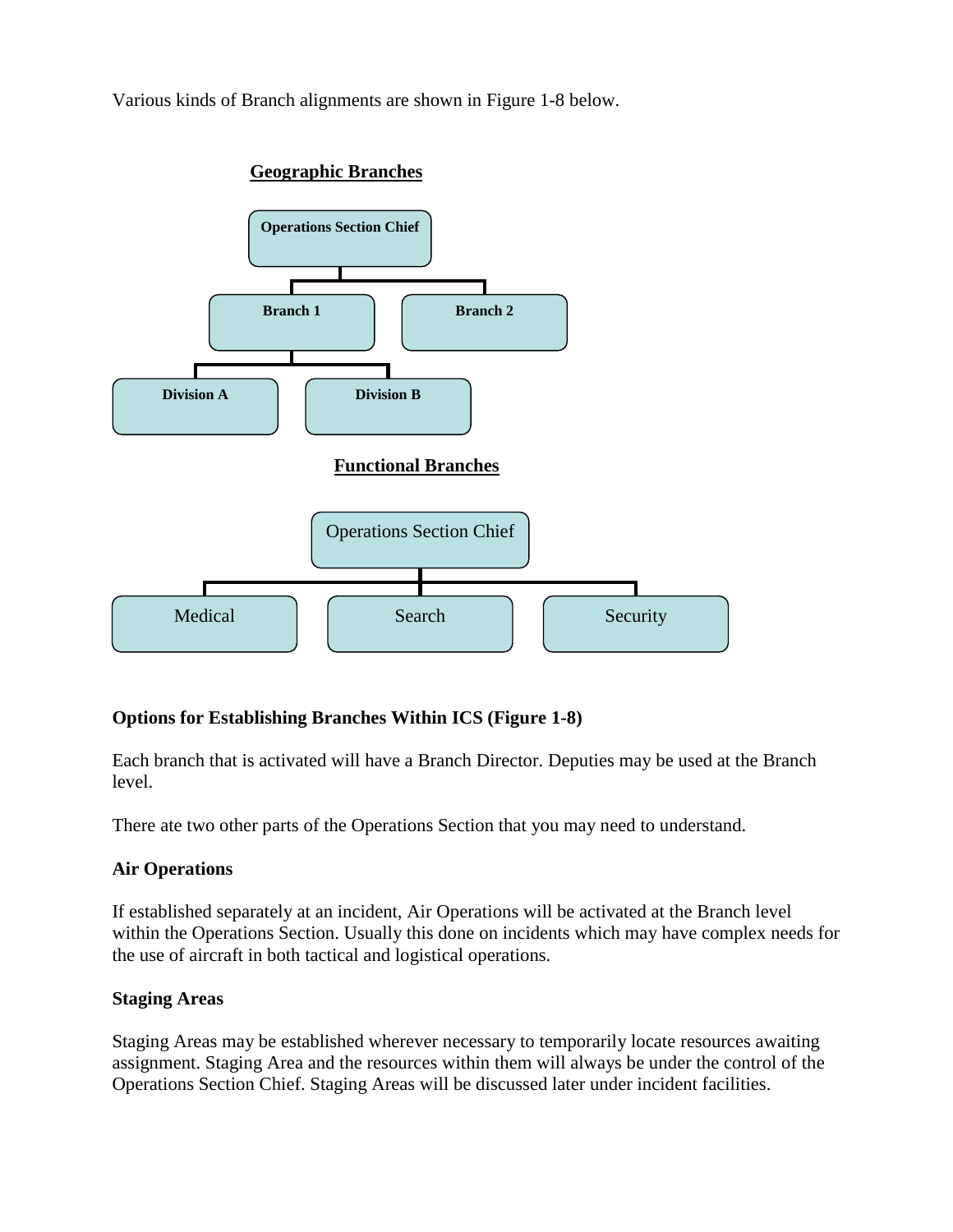#### **Summary**

There is no one "best" way to organize an incident. The organization should develop to meet the functions required. The characteristics of the incident and the management needs of the Incident Commander will determine what organization elements should be established. The incident organization may change over time to reflect the various phases of the incident.

2. Planning Section



*Planning Section (Figure 1-9)*

Briefly stated, the major activities of the Planning Section are to:

Collect, evaluate, and display information about the incident.

Develop Incident Action Plans foe each operational period, conduct long-range planning, and develop plans for demobilization at the end of the incident.

Maintain resource status information on all equipment and personnel assigned to the incident.

Maintain incident documentation.

The Planning Section is also the initial place of check-in for any Technical Specialists assigned to the incident. Depending on their assignment, Technical Specialist may work within the Planning Section, or be reassigned to other incident areas.

Several Planning Section Units may be established. Duties of each Unit are covered in other modules. Not all of the Units may be required, and they will be activated based upon need. Planning Section Units are shown in Figure 1-9.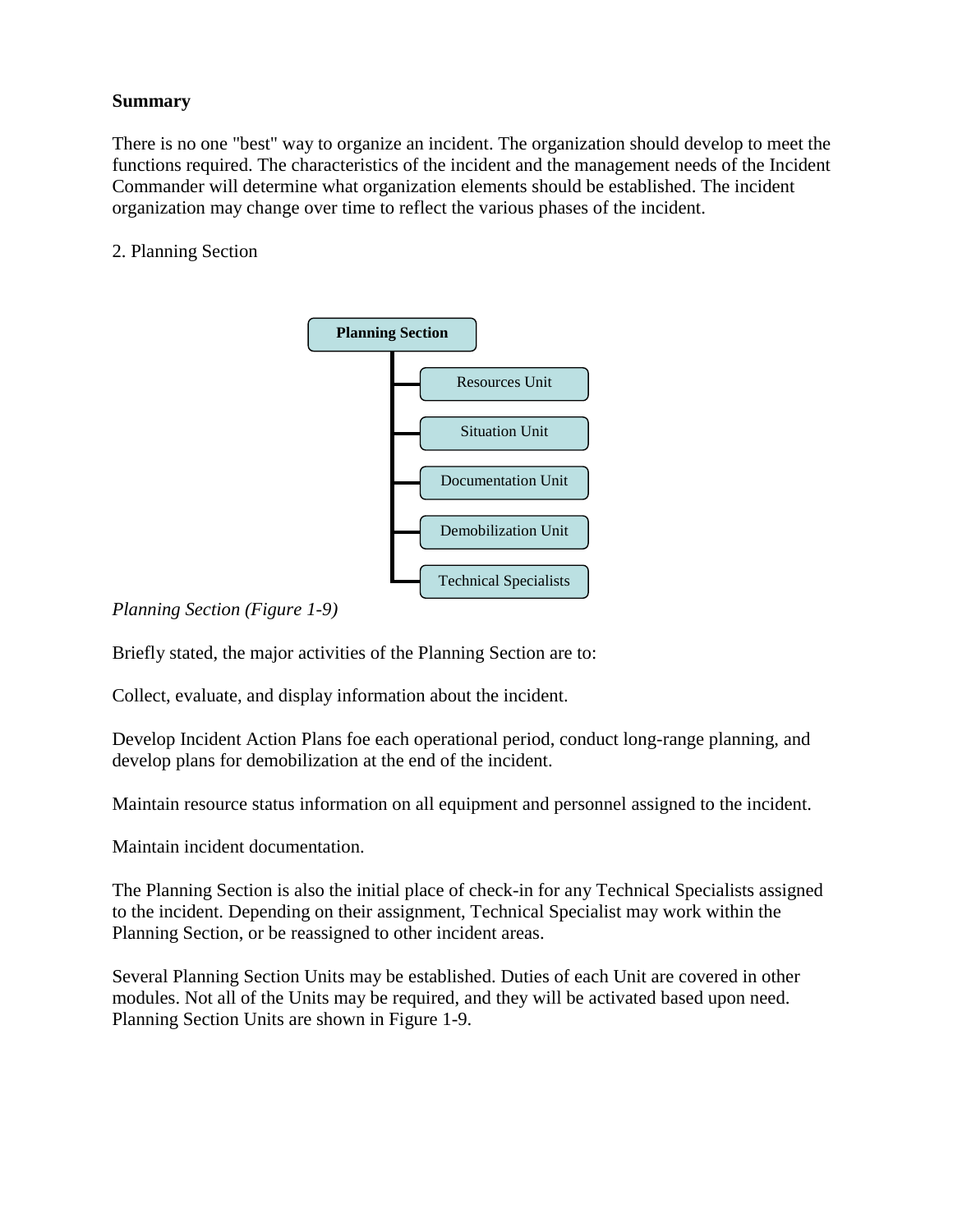### 3. Logistics Section



*Branches and Units in the Logistics Section (Figure 1-10)*

The Logistics Section is responsible for all of the services and support needs of an incident, including obtaining and maintaining essential personnel, facilities, equipment, and supplies.

The Incident Commander will determine the need to establish a Logistics Section on the incident. This is usually determined by the size of the incident, complexity of support, and how long the incident may last. Once the IC determines that there is a need to establish a separate Logistics function, an individual will be assigned as the Logistics Section Chief.

Six functional units can be established within the Logistics Section. If necessary, a two-branch structure can be used to facilitate span of control. The titles of the units are self descriptive. Detailed duties of each unit are covered in other modules. Not all of the units may be required, and they will be established based upon need. Branches and Units in the Logistics Section are shown in Figure 1-10.

4. Finance/Administration Section



*Finance/Administration Section Units (Figure 1-11)*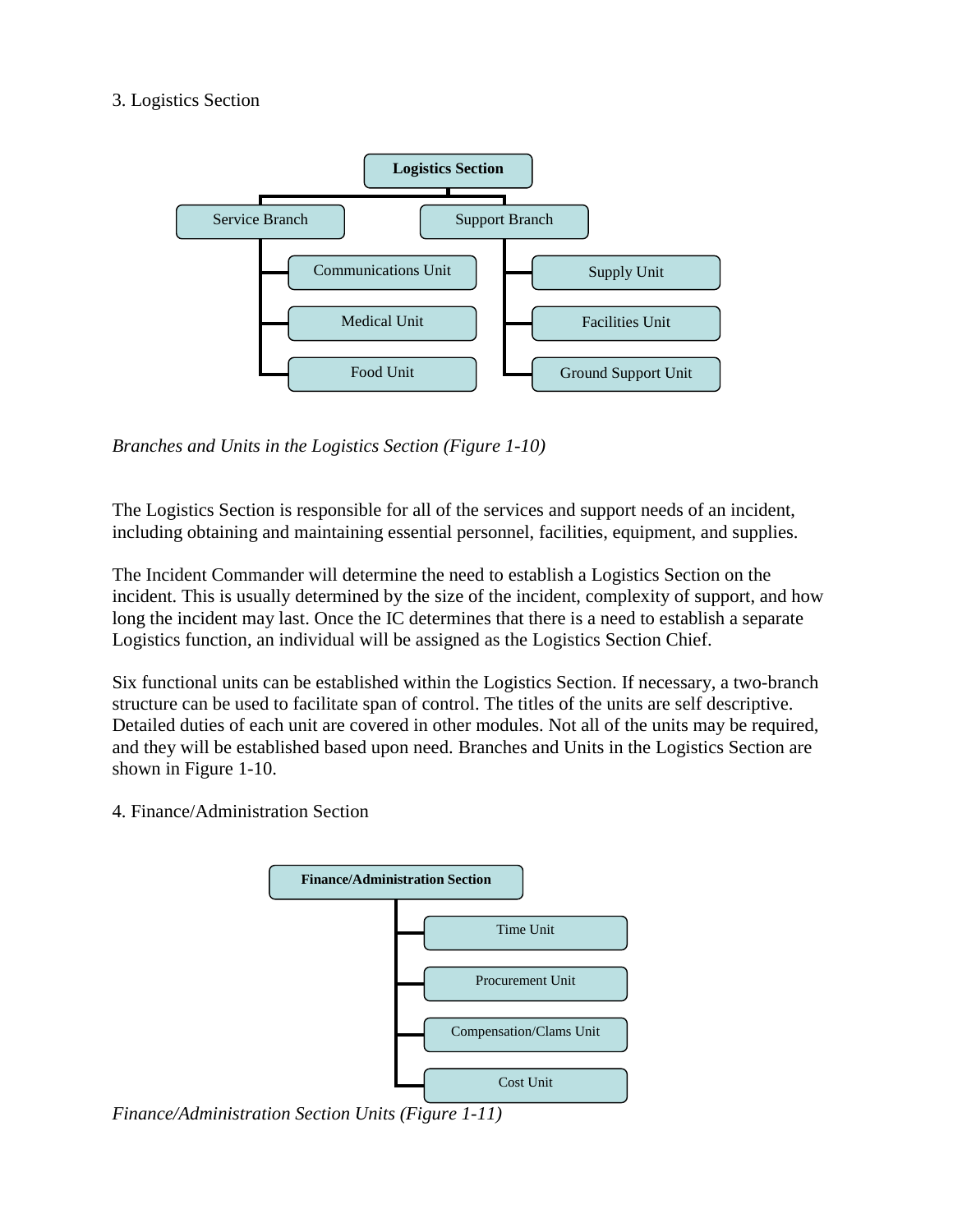The IC will determine if there is a need for a Finance/Administration Section, and designate an individual to perform that role. If no Finance Section is established, the IC will perform all finance functions.

The Finance/Administration Section is set up for any incident that may require on-site financial management. More and more, larger incidents are using a Finance/Administration Section to monitor costs.

Smaller incidents may also require certain Finance/Administration functions. For example, the Incident Commander may establish one or more units of the Finance/Administration Section for such things as procuring special equipment, contracting with a vendor, or for making cost estimates of alternative strategies.

The Finance Section may establish four units as necessary. Duties of each unit are covered in other modules. Not all of the units may be required, and they will be established based upon need.

Finance/Administration Section Units are shown in Figure 1-11.

C. Organization Terminology

At each level in the ICS organization, individuals with primary responsibility positions have distinctive titles, as shown in Figure 1-12.

| <b>Primary Position</b>       | <b>Title</b>         | <b>Support Position</b> |
|-------------------------------|----------------------|-------------------------|
| <b>Incident Commander</b>     | Incident Cmdr.       | Deputy                  |
| <b>Command Staff</b>          | Officer              | Assistant               |
| Section                       | Chief                | Deputy                  |
| <b>Branch</b>                 | Director             | Deputy                  |
| Division/Group                | Supervisor           | <b>NA</b>               |
| <b>Strike Team/Task Force</b> | Leader               | <b>NA</b>               |
| Unit                          | Leader               | Manager                 |
| <b>Single Resource</b>        | Use Unit Designation | <b>NA</b>               |

*ICS Organizational Terminology (Figure 1-12)*

#### D. Incident Facilities

Facilities will be established depending on the kind and complexity of the incident or event. It is important to know and understand the names and functions of the principles ICS facilities. Not all of those listed below will necessarily be used.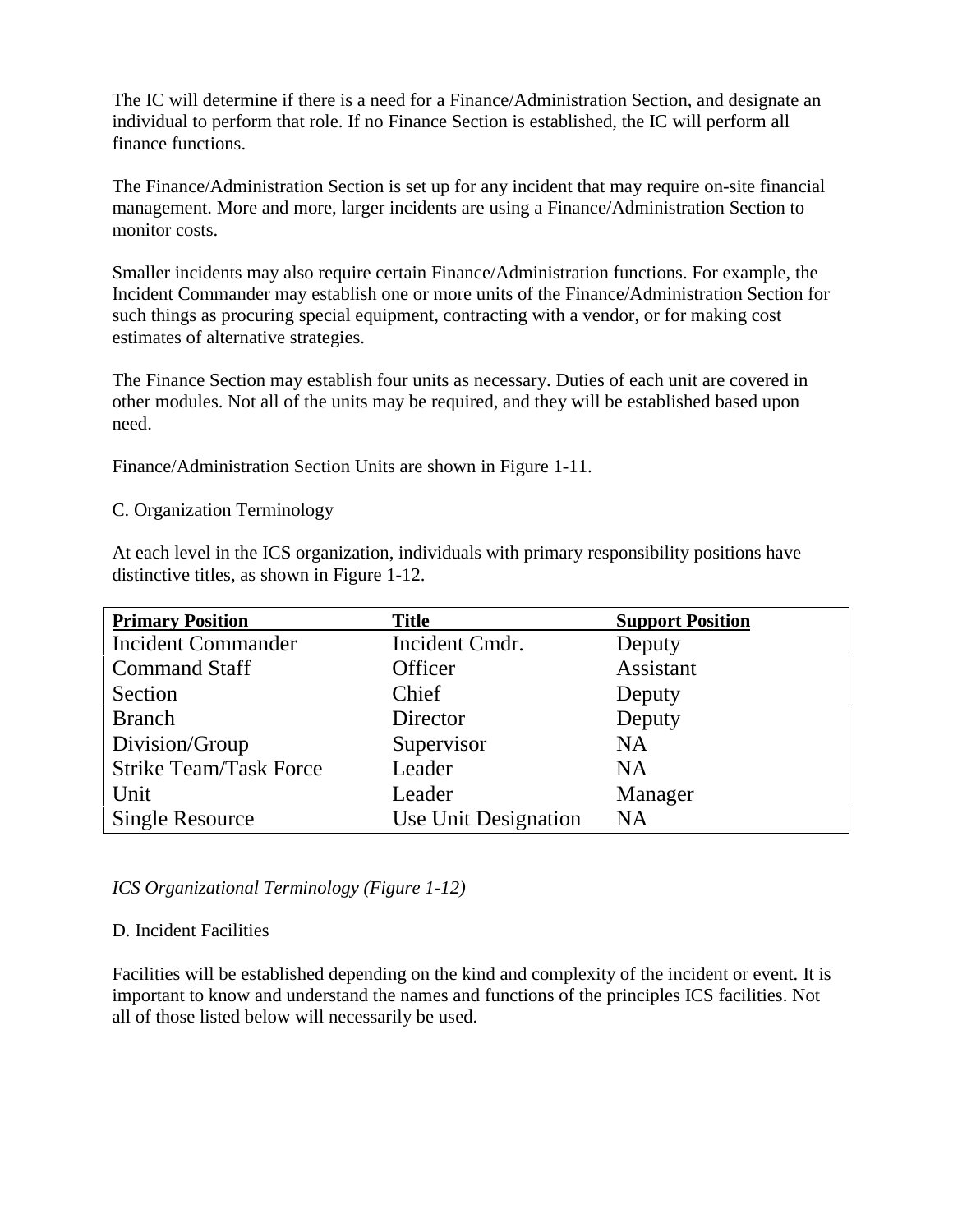

**ICS Facilities (Figure 1-13)**

Each of the facilities is briefly described below:

**Incident Command Post (ICP)** - The location from which the Incident Commander oversees all incident operations. There is only one ICP for each incident or event. Every incident or event must have some form of an Incident Command Post.

**Staging Areas** - Locations at which resources are kept while awaiting incident assignment. Most large incidents will have a Staging Area, and some incidents may have several. Staging Areas will be managed by a Staging Area Manger who reports to the Operations Section Chief or to the Incident Commander if an Operations Section has not been established.

**Base** - The location at the incident at which primary service and support activities are performed. Not all incidents will have a Base. There will only be one Base for each incident.

**Camps** - Incident locations where resources may be kept to support incident operations. Camps differ from Staging Area in that essential support operations are done at Camps, and resources at Camps are not always immediately available for use. Not all incidents will have camps.

**Helibase** - A location in and around an incident area at which helicopters may be parked, maintained, fueled, and equipped for incident operations. Very large incidents may require more than one Helibase.

**Helispots** - Helispots are temporary locations where helicopters can land and load and off-load personnel, equipment, and supplies. Large incidents may have several Helispots.

#### E. Incident Action Plan

Every incident must have oral or written action plan. The purpose of the plan is to provide all incident supervisory personnel with direction for future actions. Action plans which include the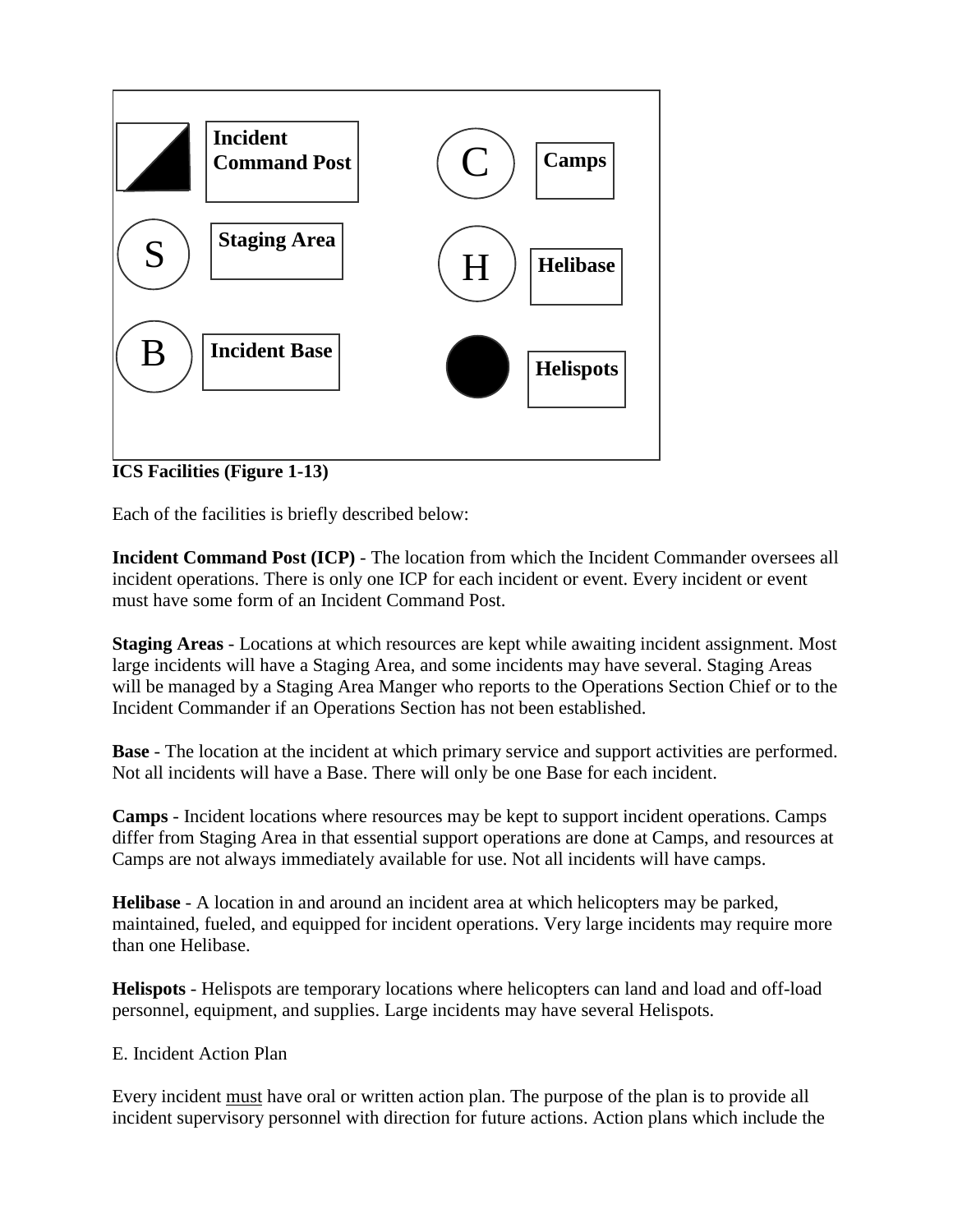measurable tactical operations to be achieved are always prepared around a time-frame called an Operational Period.

Operational Periods can be of various lengths, but should be no longer than twenty- four hours. Twelve-hour Operational Periods are common on many large incidents. It is not unusual, however, to have much shorter Operational Periods covering, for example, two- or four-hour time periods. The length of an Operational Period will be based on the needs of the incident, and these can change over the course of the incident.

The planning for an Operational Period must be done far enough in advance to ensure that requested resources are available when the Operational Period begins.

Large incidents, which involve a partial or full activation of the ICS organization, should have a written Incident Action Plan. Incidents extending through an Operational Period should also have a written Incident Action Plan to ensure continuity due to personnel changes. The decision to have a written action plan will be made by the Incident Commander.

Several forms have been developed to help in preparing the Incident Action Plan. These are shown in Figure 1-14. They will be discussed in other modules.

| <b>Incident Objectives –</b>                  | ICS Form 202             |  |
|-----------------------------------------------|--------------------------|--|
| <b>Organization Assignment – ICS Form 203</b> |                          |  |
| Assignment List $-$                           | <b>ICS Form 204</b>      |  |
| <b>Supporting Plans</b> –                     | ICS Forms 205, 206, etc. |  |

*Forms Commonly Used in Incident Action Plan (Figure 1-14)*

Essential elements in any written or oral Incident Action Plan are:

Statement of Objectives - Appropriate to the overall incident.

Organization - Describes what parts of the ICS organization will be in place for each Operational Period.

Assignments to Accomplish the Objectives - These are normally prepared for each Division or Group and include the strategy, tactics, and resources to be used.

Supporting Material - Examples can include a map of the incident, communications plan, medical plan, traffic plan, etc.

The Incident Action Plan must be made known to all incident supervisory personnel. This can be done through briefings, by distributing a written plan prior to the start of the Operational Period, or by both methods.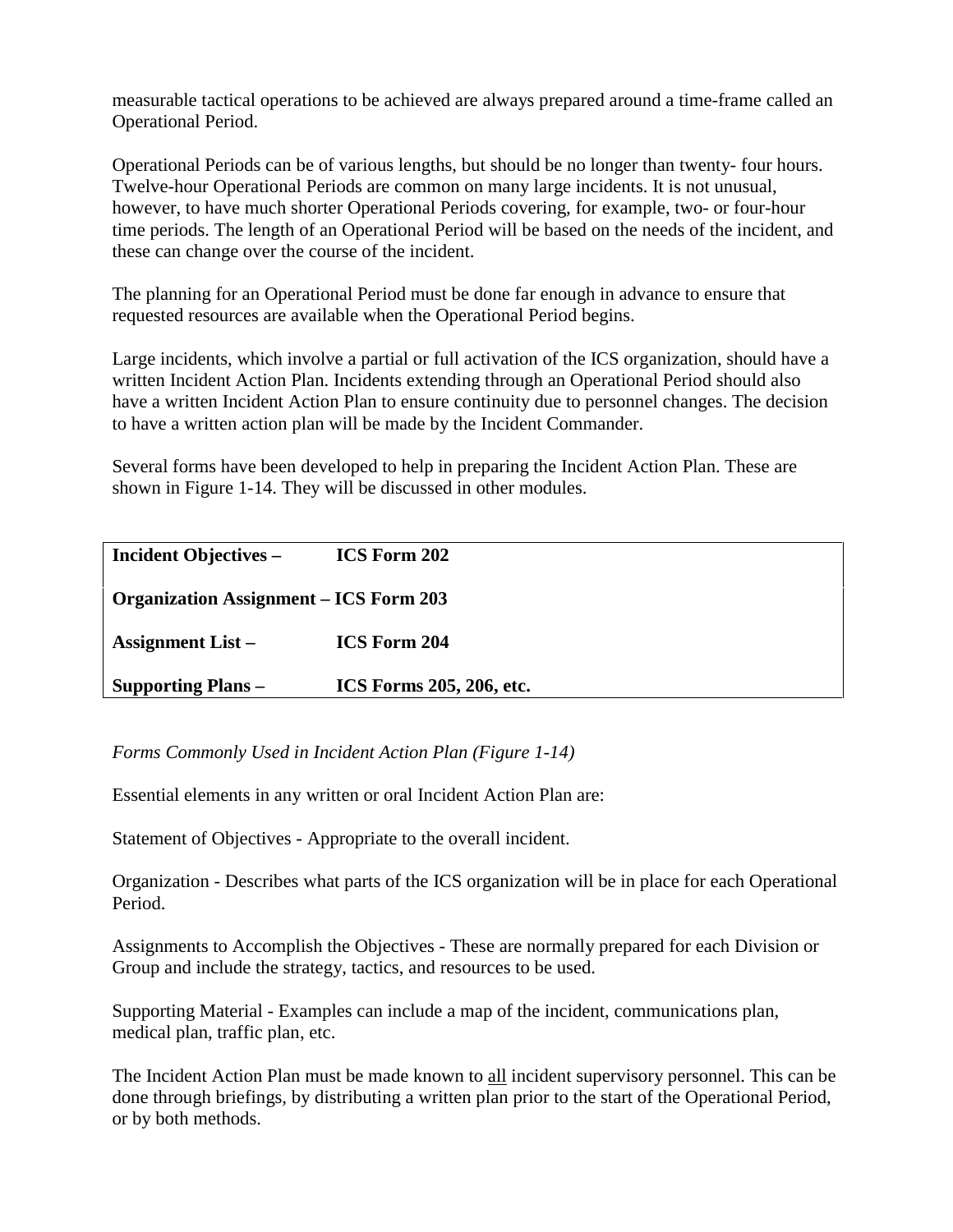### F. Span of Control

Span of Control means how many organizational elements may be directly managed by another person. Maintaining adequate Span of Control throughout the ICS organization is very important. Effective Span of Control may vary from three to seven, and a ratio of one to five reporting elements is recommended. If the number of reporting elements falls outside of those ranges, expansion or consolidation of the organization may be necessary. There will be exceptions, for example in some applications specially trained hand crews may utilize a larger Span of Control.

### G. Common Responsibilities

There are certain common responsibilities or instructions associated with an incident assignment that everyone assigned to an incident should follow. Following these simple guidelines will make you job easier and result in a more effective operation.

Receive your incident assignment from your organization. This should include, at a minimum, a reporting location and time, likely length of assignment, brief description of assignment, route information, and a designated communications link if necessary. Different agencies may have additional requirements.

Bring any specialized supplies or equipment required for your job. Be sure you have adequate personnel supplies to last you for the expected stay.

Upon arrival, follow the Check-in procedure for the incident. Check-in locations may be found at:

Incident Command Post (at the Resources Unit) Staging Areas Base or Camps Helibases Division or Group Supervisors (for direct assignments)

Radio communications on an incident should use clear text, that is, no radio codes. Refer to incident facilities by the incident name, for example, Rossmoor Command Post, or 42nd Street Staging Area. Refer to personnel by ICS title, for example, Division C not numeric code or name.

Obtain a briefing from your immediate supervisor. Be sure you understand your assignment.

Acquire necessary work materials, locate, and set up your work station.

Organize and brief any subordinates assigned to you.

Brief your relief at the end of each Operational and, as necessary, at the time you are demobilized from the incident.

Complete required forms and reports and give them to your supervisor or to the documentation Unit before you leave.

Demobilize according to plan.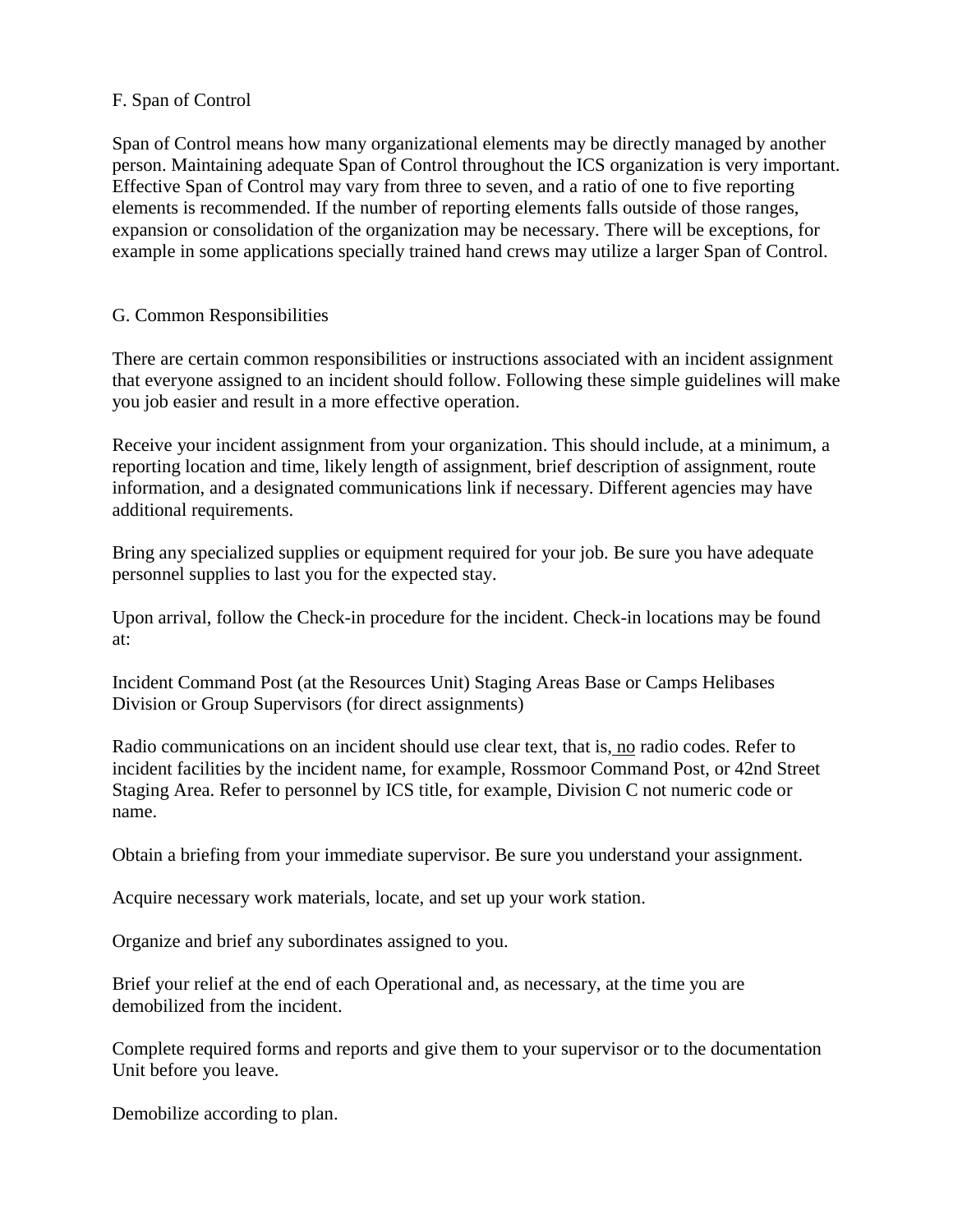### III. Conclusion

The information you have learned through this short self-study module will provide you with enough general background to understand the principles and primary organizational elements of the ICS.

You are encouraged to expand your understanding of ICS by taking other modules or courses. For additional course offerings on ICS please check the training schedule on our [WEBSITE](http://www.nysemo.state.ny.us/TrainingHome.htm) or contact your local Emergency Management Office.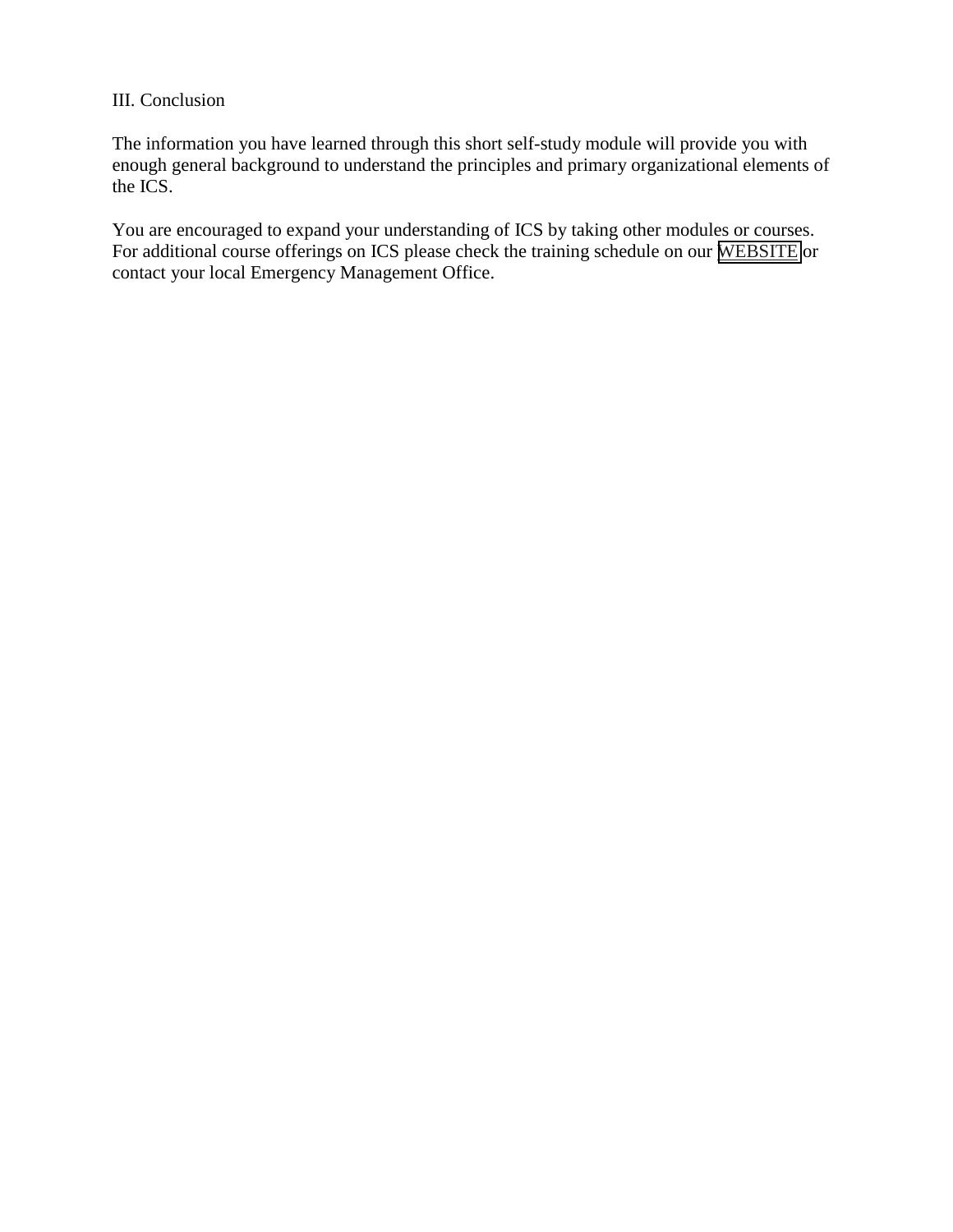### MODULE 1 - ICS ORIENTATION TEST

This examination will test your knowledge of *Module 1 – ICS Orientation*. Answer the following questions after completing your self-paced study of this module.

The answers to this exam will be submitted via the exam answer sheet. You must successfully pass this exam with a score of 70% or higher to receive credit for the course and a course completion certificate, which will be mailed to you.

\_\_\_\_\_\_\_\_\_\_\_\_\_\_\_\_\_\_\_\_\_\_\_\_\_\_\_\_\_\_\_\_\_\_\_\_\_\_\_\_\_\_\_\_\_\_\_\_\_\_\_\_\_\_\_\_\_\_\_\_\_\_\_\_\_\_\_\_\_\_\_\_

Indicate which choice best answers each of the following questions.

- 1) The five major activities around which the ICS is organized are:
	- a) Command, Liaison, Operations, Communications, and Logistics
	- b) Command, Planning, Operations, Communications, and Logistics
	- c) Command, Planning, Operations, Finance/Administration, and Logistics
	- d) Command, Liaison, Safety, Operations, and Planning
- 2) The General Staff consists of:
	- a) Operations, Planning, Logistics, and Information
	- b) Operations, Command, Planning, and Logistics
	- c) Operations, Finance/Administration, Planning, Liaison
	- d) Operations, Planning, Logistics, and Finance/Administration
- 3) Name the three major activities of the Command Staff.
	- a) Safety, Information, and Logistics
	- b) Information, Safety, and Planning
	- c) Safety, Information, and Liaison
	- d) Planning, Logistics, and Safety
- 4) What is the one ICS position staffed at all incidents?
	- a) Division Supervisor
	- b) Incident Commander
	- c) Task Force Leader
	- d) Operations Section Chief
- 5) Air Operations, if activated at an incident, will be at what organizational level?
	- a) Division
	- b) Unit
	- c) Section
	- d) Branch

6-9) For each of the organizational elements listed below on the left, designate the letter for the appropriate ICS title.

- 6. Branch a) Leader
- 7. Section b) Officer
- 8. Unit c) Chief
- 9. Command Staff d) Director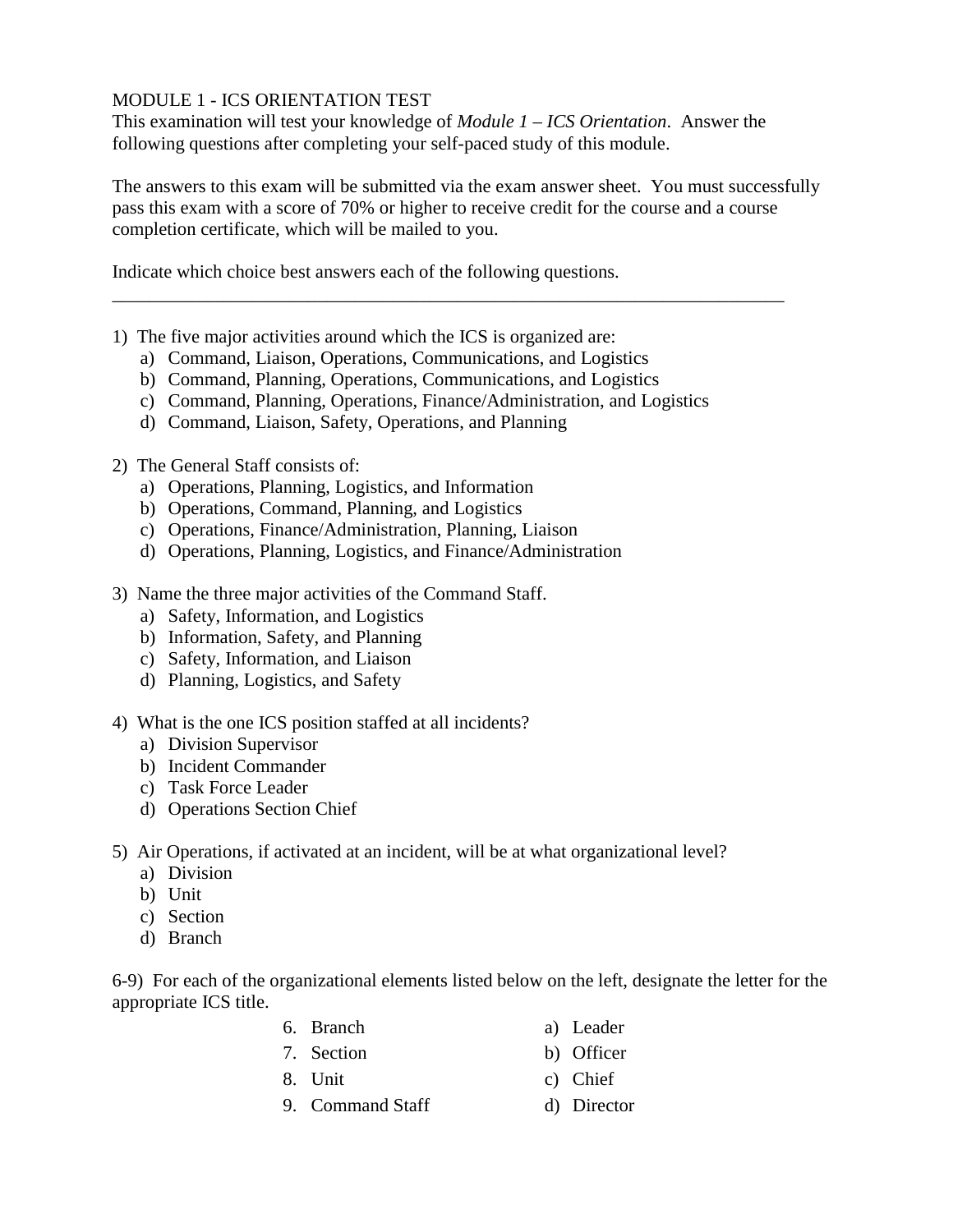10) The Incident Commander may have one or more deputies from the same agency or from other agencies or jurisdictions.

- a) True
- b) False

11) When would Branches be used in the Logistics Section?

- a) In place of units
- b) To reduce span of control
- c) To maintain unity of command
- d) To place personnel with their day-to-day supervisors

12) Assuming that the Incident Commander has activated the Operations Section, which, in turn, has activated several Staging Areas, Divisions, Branches, and Groups, which of these managers and supervisors would report directly to the Incident Commander?

- a) The Operations Section Chief and the Staging Area Managers only
- b) Branch Supervisors and Staging Area Managers only
- c) The Operations Section Chief only
- d) Any of these managers and supervisors could report to the Incident Commander.

13) Each individual reporting to only one supervisor defines:

- a) Unified Command.
- b) Unity of command.
- c) Span of Control.
- d) Consolidated Command.

- 14) The \_\_\_\_\_\_\_\_\_\_\_\_\_\_\_\_\_\_\_\_\_\_ is responsible for tracking incident costs.
	- a) Finance/Administration Section
	- b) Command Section
	- c) Public Information Section
	- d) Planning Section

15) \_\_\_\_\_\_\_\_\_\_\_\_\_\_\_\_\_\_ is responsible for providing facilities, services, and materials for the incident.

- a) Finance
- b) Logistics
- c) Liaison
- d) Staging

16) An organizational level responsible for operations in a specified geographic area defines  $a$ 

- a) Group.
- b) Division.
- c) Section.
- d) Branch.